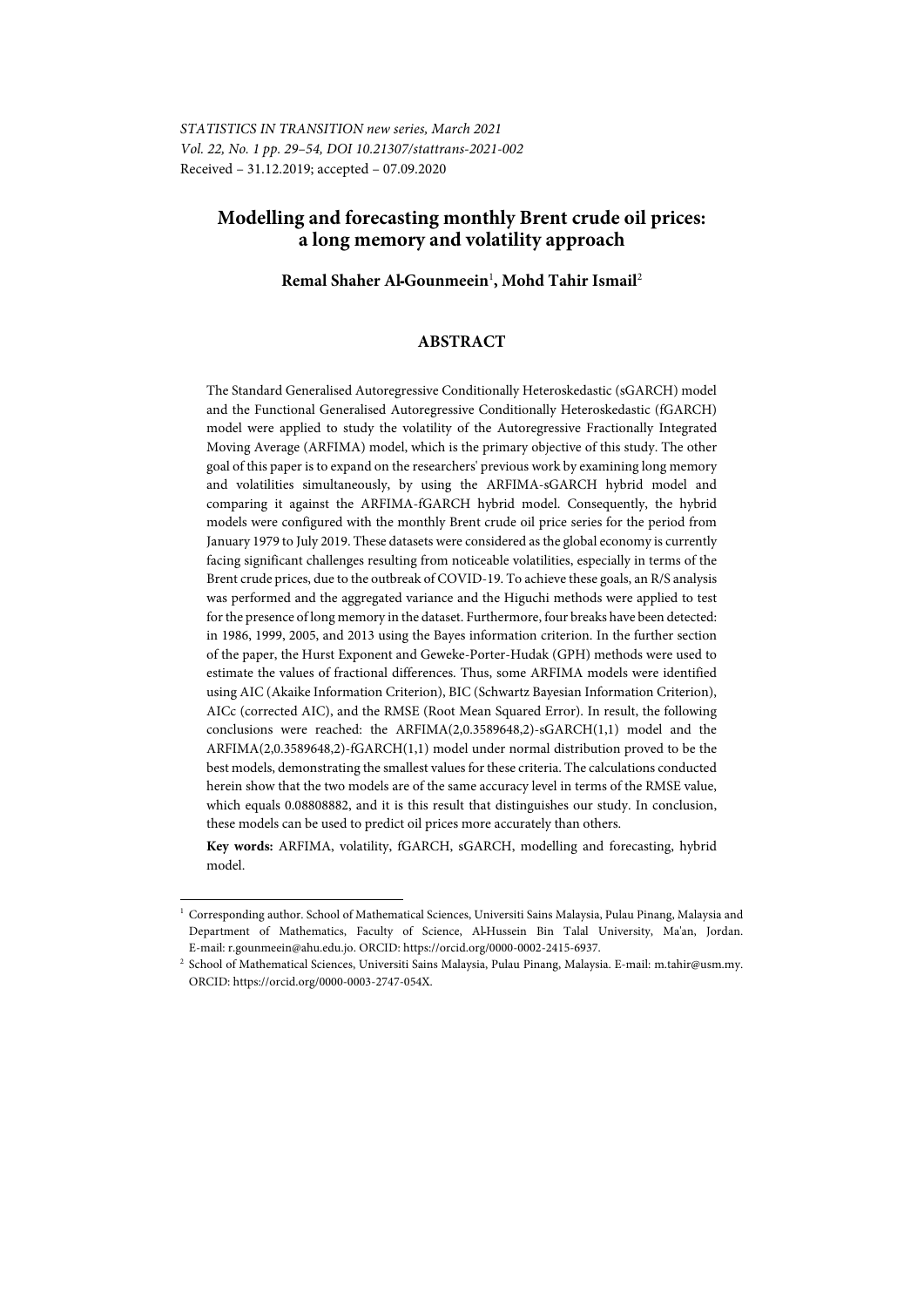## **1. Introduction**

Over the years, the study of oil price and volatility has remained one of the most important economic trends in terms of increasing investment and minimizing risk. Therefore, it is necessary to use an accurate statistical method to know the changes in price in terms of increase and decrease, through what is known as long memory (Mostafaei and Sakhabakhsh, 2012).

Long memory is a phenomenon we may sometimes face when analysing the time series data where long-term dependence between two points increases the amount of distance between them (Bahar et al., 2017). Usually when modelling long memory behaviour for any time series, such as mathematics, economics, among others; the operation can be more accurate by relying on the Autoregressive Fractionally Integrated Moving Average (ARFIMA) models compared with Autoregressive Integrated Moving Average (ARIMA) models. It can also have an important impact in the financial field (Bhardwaj and Swanson, 2006), where long memory models are one of the most important models used in the analysis of time series (Karia et al., 2013). ARFIMA model was fitted for the time series data either to better understand the data or to predict the future points in the series (forecasting). The use of forecasting in economic and financial fields is very important at the national, regional and international levels. It helps investors to reduce financial risks and increase the profits in the volatility of the global economy. The ARFIMA model was created by Granjer and Joyeux (1980) as mentioned by Mostafaei and Sakhabakhsh (2012) to capture the long memory behaviour of this time series data. The long memory feature exists if the autocorrelation function (ACF) decays more slowly than the exponential decay described by Bahar et al. (2017) or detected by using the statistical methods, namely Hurst Exponent as explained in Beran (1994). Besides, it is a known fact that long memory characteristics observed in data can be generated by a nonstationary structural break, as mentioned by Ohanissian et al. (2008). Therefore, the importance of testing for structural breaks in the conditional mean of a time series is necessary, as it determines that long memory is real or fake, as pointed out by Diebold and Inoue (2001), Granger and Hyung (2004) and Ohanissian et al. (2008). Therefore, the break detection procedure exhibits desirable properties both in the presence of breaks (stable potency across multiple breaks), as pointed out in Pretis et al. (2016). Besides, performing structural break testing when estimating the ARFIMA model is of great importance as it increases accuracy and prediction confidence.

On the other hand, volatility is an important consideration for any time series, especially in oil prices. Volatility is noticeable in studies related to financial, economic, tourism and other areas, where the data is widely scattered (Tendai and Chikobvu, 2017; Akter and Nobi, 2018). As it is known, there are obvious volatilities shown in some types of time series especially in crude oil prices (Lee and Huh, 2017). Therefore,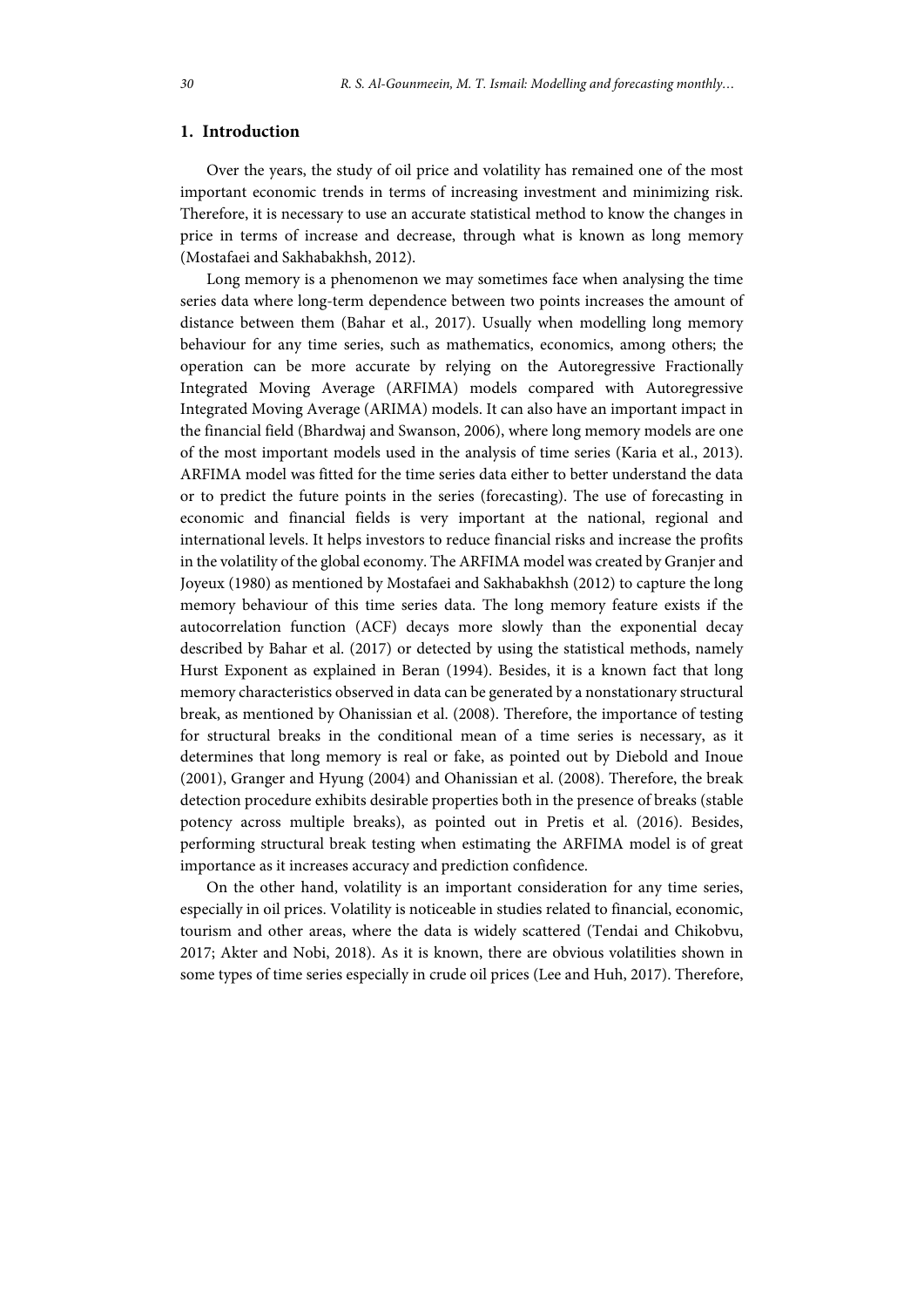it was necessary to study these volatilities to avoid inaccuracies in the development of plans and strategies for making important decisions or for future predictions necessary. Moreover, to know their impact when forecasting to avoid any financial risks that may cause losses to the investor as the forecasting of financial time series data is yet as one of the most difficult tasks due to the non-stationary and non-linearity, as studied by Ismail and Awajan (2017). Also, Ramzan et al. (2012) showed that one category of models which has confirmed successful in forecasting volatility in many cases is the GARCH family of models. This is studied here by Standard Generalized Autoregressive Conditionally Heteroskedastic (sGARCH) model and Functional Generalized Autoregressive Conditionally Heteroskedastic (fGARCH) model. Based on the reason above we are choosing to study the long memory and volatility in this study, due to the modality of Brent crude oil prices grow exponentially, nonstationary and are volatile. These phenomena are popular features found in many large-scale data.

## **2. Literature review**

For many years, many studies have been published that relate to the modelling and forecasting crude oil price (Yu et al., 2008; Aamir and Shabri, 2015; Sehgal and Pandey, 2015; Bahar et al., 2017; Lee and Huh, 2017; Yu et al., 2017; He, X. J., 2018; Yin et al., 2018). One of the old studies was by Yu et al. (2008), where they proposed using an empirical mode decomposition that depends on the learning model of the neural network group. The experimental results showed that the proposed model is a very capable approach to predicting international crude oil prices. Later, Aamir and Shabri (2015) used Auto-regressive Integrated Moving Average (ARIMA), Generalized Autoregressive Conditional Heteroscedasticity (GARCH) and hybrid ARIMA-GARCH for modelling and forecasting monthly crude oil price of Pakistan. They found that the ARIMA-GARCH model is suitable and perform best based on the value of Akaike's Information Criterion (AIC) and Root Mean Squared Error (RMSE). Meanwhile, Sehgal and Pandey (2015) showed that Artificial Intelligent methods widely use forecasting oil prices as an alternative to traditional methods. Then, Lee and Huh (2017) suggested an alternative model which predicts the oil price using a Bayesian approach with informative priors. While Yu et al. (2017) found that Support Vector Machine (SVM) model outperformed Feed-Forward Neural Networks (FNN), Auto-Regressive Integrated Moving Average (ARIMA) model, Fractional Integrated ARIMA (ARFIMA) model, Markov-Switching ARFIMA (MS-ARFIMA) model, and Random Walk (RW) model for forecasting one-step or multi-step of crude oil price. In contrast, Bahar et al. (2017) used West Texas Intermediate daily data from 2/January/1986 to 31/August/2016, where the result showed that the price of crude oil has structural breaks feature. Moreover, the forecasting result showed high accuracy with geometric Brownian motion when compared with the mean-reverting Ornstein-Uhlenbeck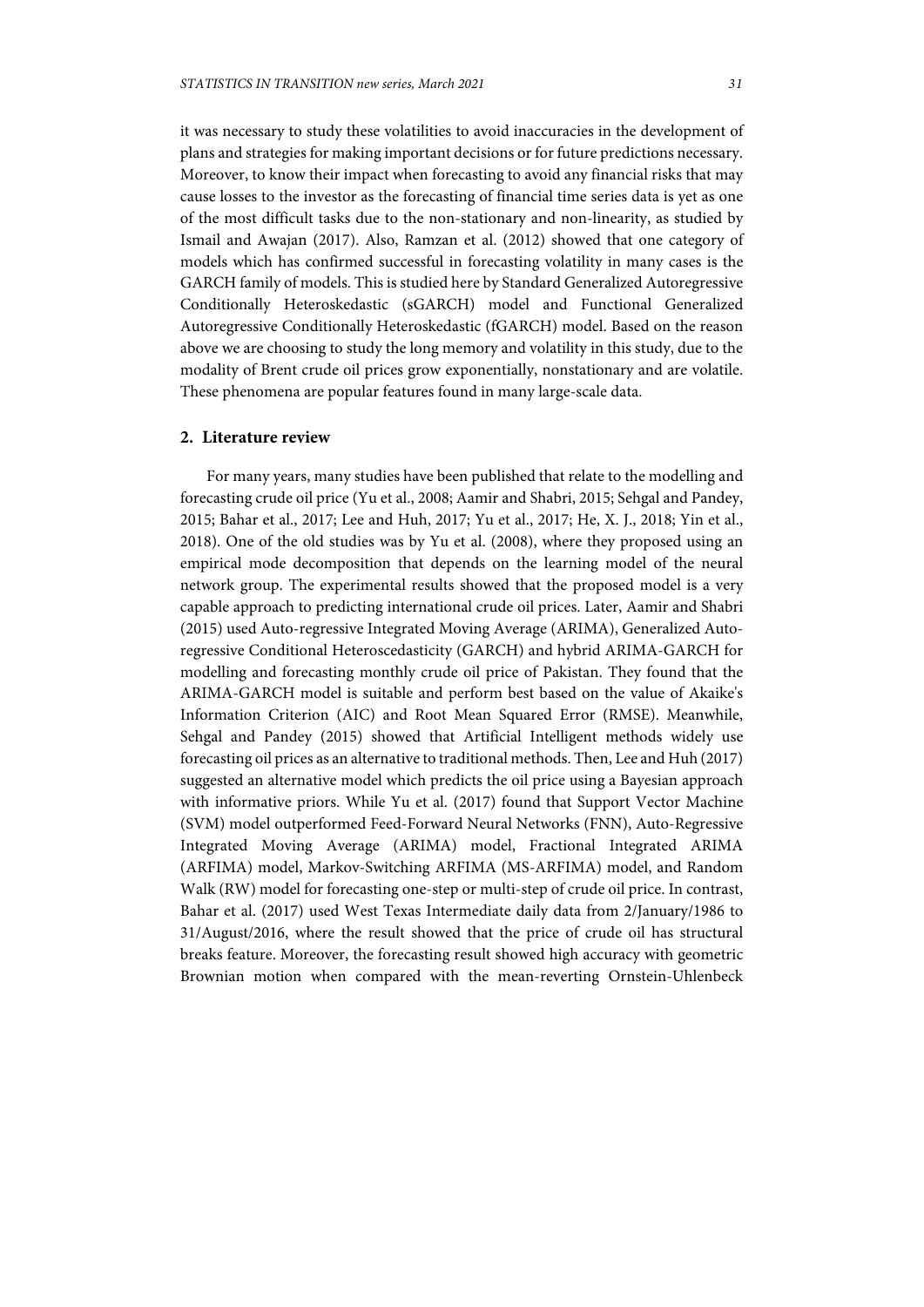process for the short term. In 2018, He, X. J. identified the appropriate model for crude oil price prediction among several models used for weekly price data during the period 2009-2017. Machine learning Support Vector Regression (SVR) was found the best model. On the other hand, Yin et al. (2018) used numerous predictor variables with a new time-varying weight combination method where the results showed strong performance in forecasting the oil price.

Recently, many authors such as Fazelabdolabadi (2019) and Nyangarika et al. (2019) have still been interested in oil price prediction in terms of choosing the best predictive model. Nyangarika et al. (2019) used exponential smoothing to modify an Auto-Regressive Integrated Moving Average (ARIMA) model for the Brent crude oil price and Gas price data during the period from Jan/1991 to Dec/2016. In contrast, Fazelabdolabadi (2019) proposed the forecasting of the crude oil prices by applying a hybrid Bayesian Network (BN) method. The results showed that the proposed method is a good choice for short-term forecasting.

As mentioned previously, several models were used for modelling and forecasting the price of crude oil. The ARFIMA model is one of the famous models used in the analysis of time series (Karia et al., 2013) and understands the behaviour of the data, specifically crude oil prices. Jibrin et al. (2015) also used the ARFIMA model to study and forecast crude oil prices using weekly West Texas Intermediate and Brent series for the period 15/5/1987 to 20/12/2013, and explained that the WTI series and the Brent series have three breaks in the years 1999, 2004, 2008 and 1999, 2005, 2009, respectively. Bahar et al. (2017) used West Texas Intermediate daily data from 2/January/1986 to 31/August/2016, and the result showed that the price of crude oil had structural breaks feature. Also, there are previous studies that used volatility and hybrid models to describe the movement of crude oil prices. Hybrid models are an important method for studying the relationship between long memory and volatility. Among these studies, Manera et al. (2004) estimated the dynamic conditional correlations in the returns on Tapis oil spot and one-month forward prices for the period from 2 June 1992 to 16 January 2004, using CCCMGARCH (Constant Conditional Correlation Multivariate GARCH) model, VARMAGARCH (Vector Autoregressive Moving Average GARCH) model, VARMA-AGARCH (VARMA–Asymmetric GARCH) model, and DCC (Dynamic Conditional Correlation) model. The result shows that the ARCH and GARCH effects for spot (forward) returns are significant in the conditional volatility model for spot (forward) returns. Moreover, the multivariate asymmetric effects are significant for both spot and forward returns. Also, the calculated constant conditional correlations between the conditional volatilities of spot and forward return are virtually identical using CCC-GARCH(1,1), VAR(1)-GARCH(1,1) and VAR(1)- AGARCH(1,1). After that, in (2013) Kang and Yoon examined the volatility models and their forecasting abilities for three types of petroleum futures contracts traded on the New York Mercantile Exchange (West Texas Intermediate crude oil, heating oil #2,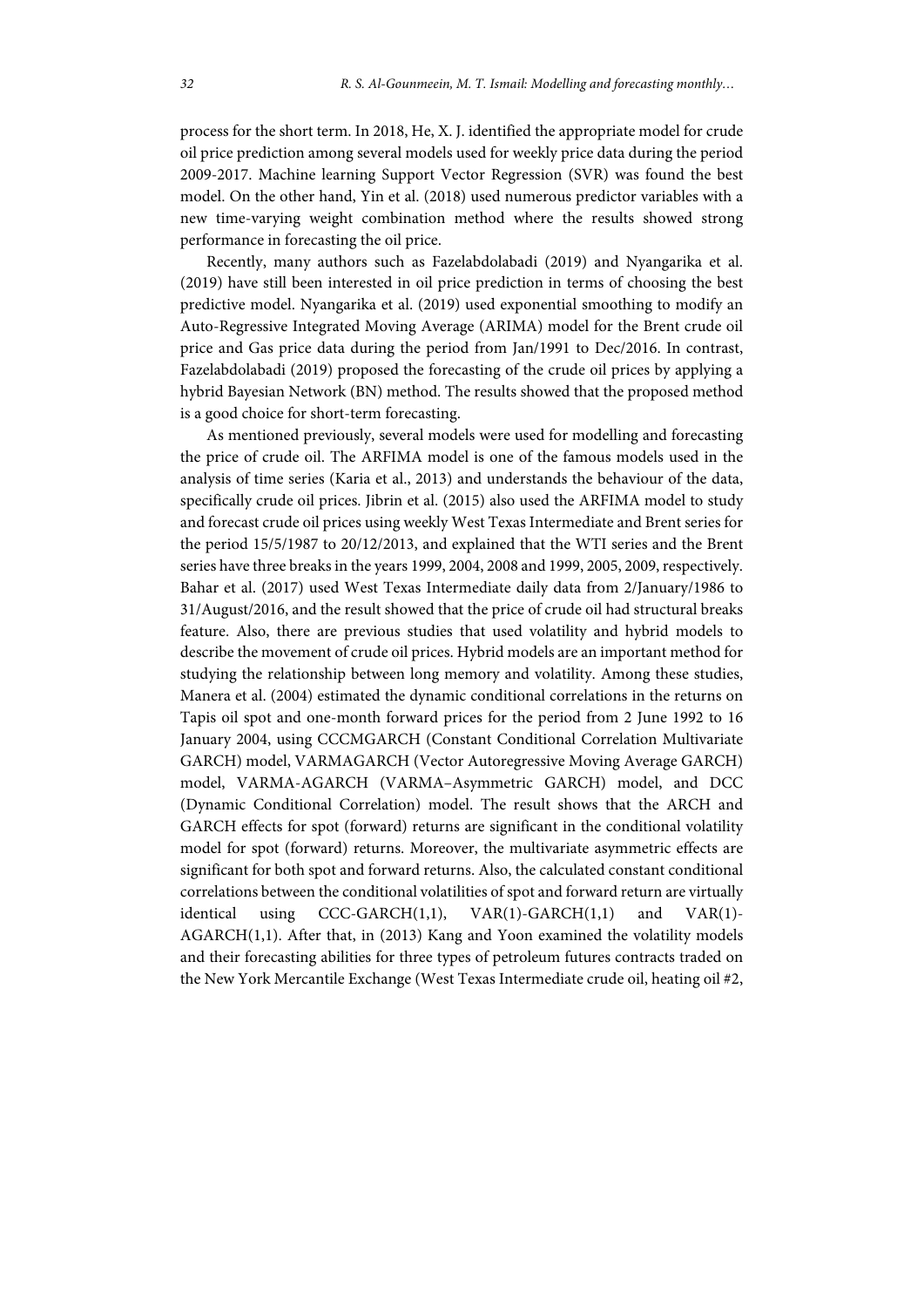and unleaded gasoline) particularly regarding volatility persistence (or long-memory properties). These models are ARIMA–GARCH, ARFIMA–GARCH, ARFIMA– IGARCH, and ARFIMA–FIGARCH. Although the ARFIMA–FIGARCH model better captures long-memory characteristics of returns and volatility, the out-of-sample analysis indicates that there is no single model for all three types of petroleum futures contracts, and this calls on investors to exercise caution when measuring and forecasting volatility (risk) in petroleum futures markets. As for Akron and Ismail (2017), they proposed a hybrid GA-FEEMD (Genetic Algorithm and Fast Ensemble Empirical Mode Decomposition) model for forecasting crude oil price time-series data. The results showed that the proposed hybrid model improved the forecasting accuracy of the data, compared with ARIMA and artificial neural network methods. On the other hand, Daniel Ambach and Oleksandra Ambach (2018) conducted a study on the application of a periodic regression model with the ARFIMA-GARCH residual process to model and predict the oil price, whereas the hybrid model provided some advantages, including that it captures long memory and conditional heteroscedasticity, but it failed to capture the periodicity in a good way. Besides, for the first lag of the squared standardized residuals, the proposed model showed a remaining presence of correlation, which is not satisfying at all. Therefore, it should be extended.

As a summary, previous studies have shown that there are mixed results in terms of selecting the appropriate model for the modelling and forecasting of crude oil prices. Thus, the current study focuses on constructing a time series model to forecast the monthly Brent crude oil price using ARFIMA with the GARCH family approach. Furthermore, due to the lack of studies in which crude oil prices have been predicted by comparing the ARFIMA-sGARCH hybrid model versus the ARFIMA-fGARCH hybrid model. Also, it will extend the works in the previous literature by examining long memory and volatilities in Brent crude oil prices simultaneously, by using the comparison of these models: ARFIMA-sGARCH model versus the ARFIMA-fGARCH model. Finally, this study also focuses on the interest in taking the two smallest values for accuracy criteria such as AIC and not just one value when choosing the best model. Thus, these points will be highlighted in this study. So, the purpose of this work is to identify structural breaks, verify that long memory is present for monthly Brent crude oil price data. Then, to determine the best model among ARFIMA models using some criteria and accuracy measures, such as AIC (Akaike information criterion) and RMSE (root mean squared error) in the sample. Besides, to check the residuals of the model for the existence of volatility or not, to determine the optimal model that can be used to study conditional variation (volatility) in series data through sGARCH and fGARCH models, to obtain the best hybrid model to predict the price of Brent crude oil in the short-term with the smallest error value.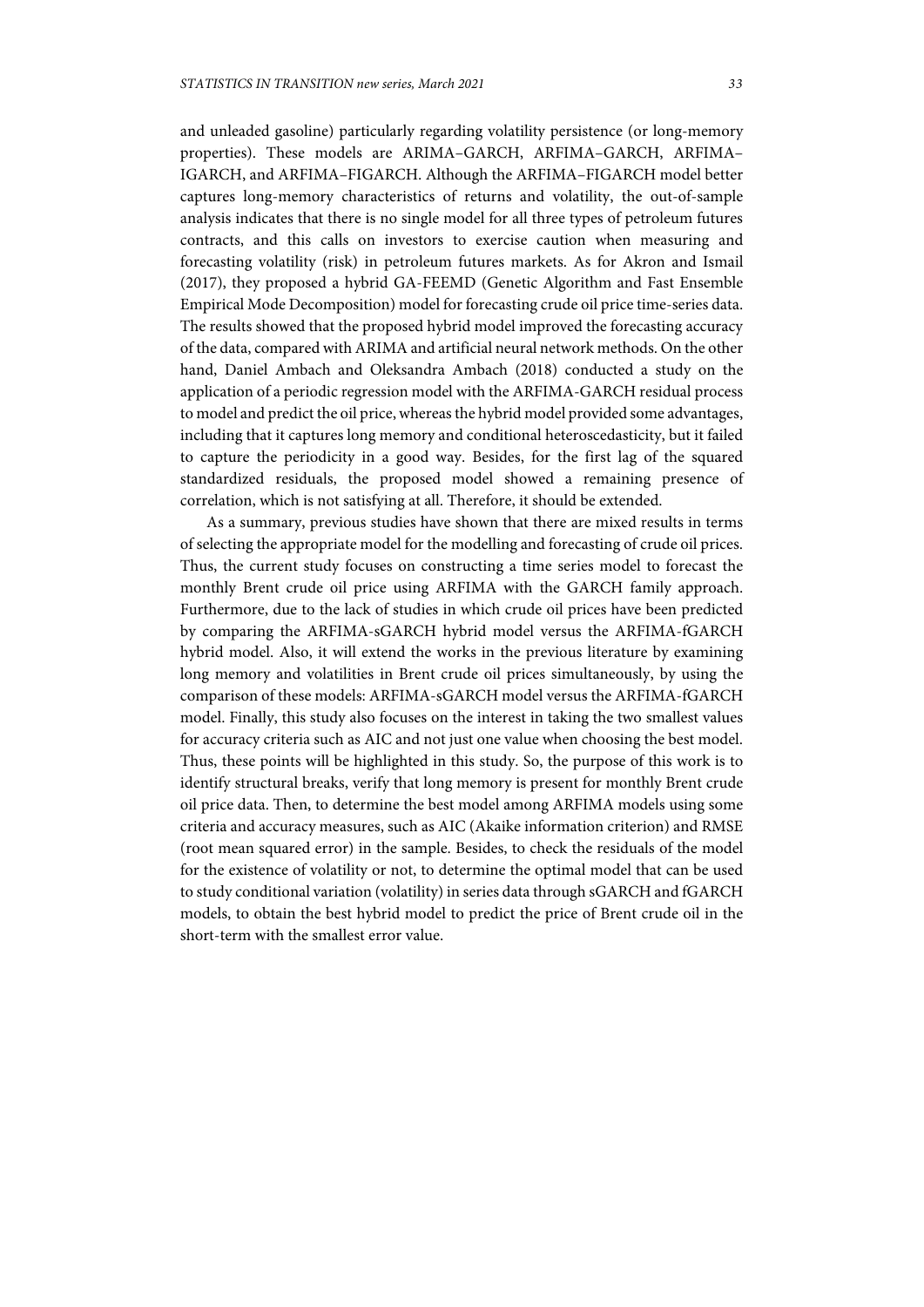## **3. Materials and Methods**

#### **3.1. The Dataset**

Monthly data of the Brent crude oil price (all prices are per barrel in USA \$) were used in this study from January 1979 to July 2019, obtained from the website: www.indexmundi.com/commodities/?commodity=crude-oil-brent. The data were divided into two parts: the first included data from January 1979 to July 2018 consisting of 475 observations, which were used to fit the forecasting model; while the second part has data from August 2018 to July 2019 consisting of 12 observations, which were used to test the accuracy of the in-sample forecast. Thereafter, a 13-month prediction was carried out outside the sample. This study uses the R-software version (3.5.3) to implement all statistical analyses.

#### **3.2. Long Memory Test and Estimation**

To check the presence of the long memory feature, there are several statistical methods that can be used, as described in Boutahar et al. (2007). These methods are R/S analysis, the aggregated variance method, and the Higuchi method. In particular, the range over standard deviation (R/S) analysis, which is a diagnostic of long memory, was the role played by Mandelbrot (1972), then Lo (1991) modified it. Mandelbrot (1972) found that the R/S analysis shows good properties over autocorrelation function (ACF) analysis and variance time function (VTF) analysis. After that, Lo (1991) modified R/S analysis, it is robust to short-range dependence, non-normal distributions, and conditional heteroscedasticity under the null hypothesis of no long-term dependence. This analysis achieves the following formula, as shown by Mandelbrot (1972) and Lo (1991):

$$
Q_{(n)} = \frac{R_{(n)}}{S_{(n)}} = \frac{\max_{1 \le k \le n} \sum_{i=1}^k (X_i - \overline{X_n}) - \min_{1 \le k \le n} \sum_{i=1}^k (X_i - \overline{X_n})}{(n^{-1} \sum_{i=1}^n (X_i - \overline{X_n})^2)^{\frac{1}{2}}}
$$
(1)

where

$$
\overline{X_n} = n^{-1} \sum_{i=1}^n X_i
$$
 (2)

and  $(n)$  is the sample size.

Besides, Jibrin et al. (2015) mentioned that a single structural break test is a test to determine the presence of break. It was introduced by Chow (1960) and modified to the Quandt Likelihood Ratio (QLR) test for the break between ( $t_0$  and  $t_1$ ) or called the Supremum F-statistic, given by:

$$
Sup F = \max \{F(t_0), F(t_0 + 1), \dots, F(t_1)\} \tag{3}
$$

where if Supremum F-statistic > 0.05, then the test rejects the null hypothesis which is  $H_0$ : no structural breaks.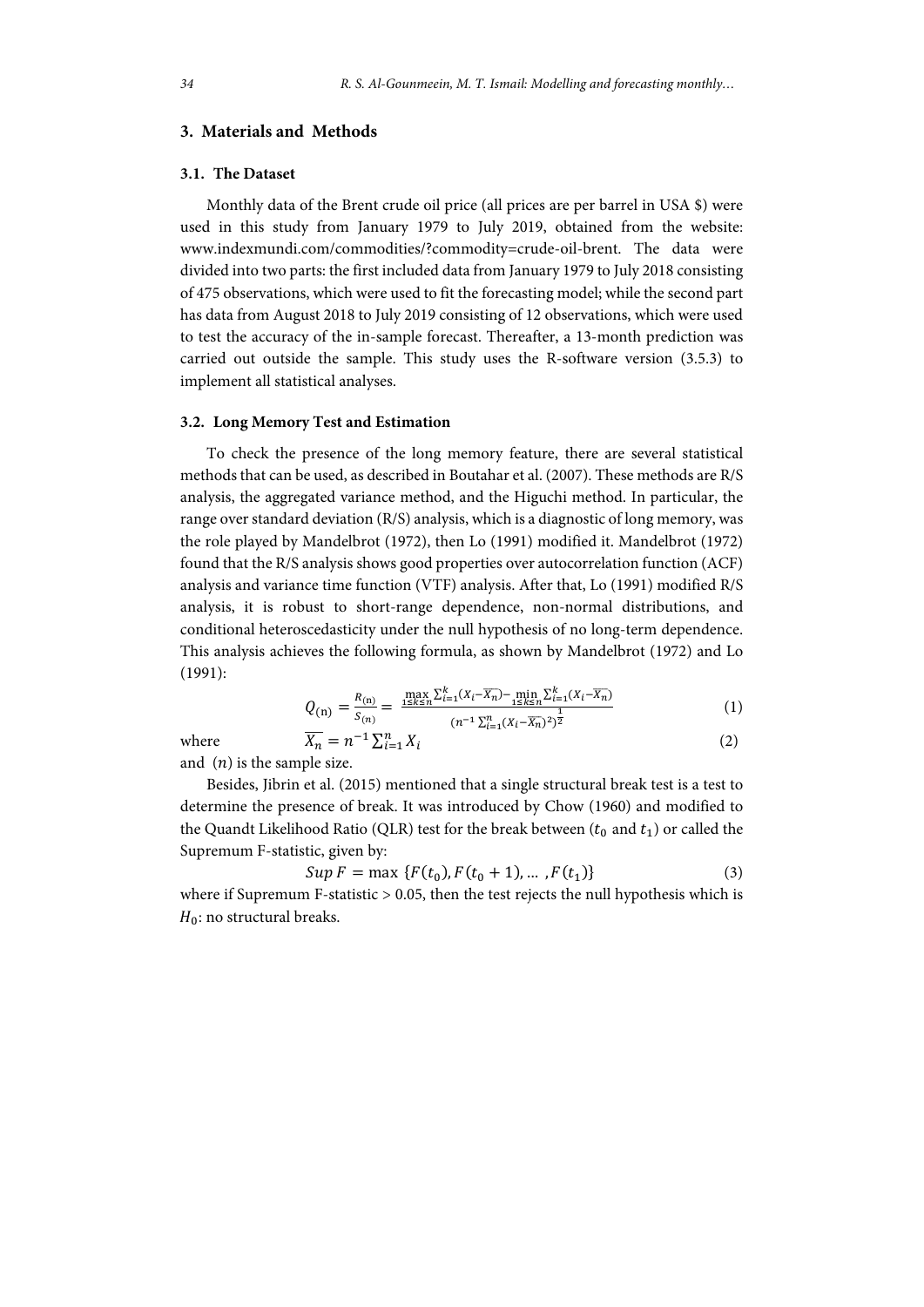On the other hand, the value of the fractional difference  $(d)$  was estimated by several methods, which were illustrated by (Hosking, 1981; Reisen, 1994; Boutahar et al., 2007; Palma, 2007; Telbany and Sous, 2016). These methods are:

The Hurst Exponent method: Reisen (1994) mentioned that this method, proposed by Hurst (1951, 1956) and then reviewed by McLeod and Hipel (1978), is based on the range  $(R^*(n))$  of the subtotals to deviate values from their mean in the time series divided by the standard deviation  $(D^*(n))$ , which is denoted by  $(R(n))$  and written as follows:

$$
R_{(n)} = \frac{R^*(n)}{D^*(n)} = \frac{\max\limits_{1 \le k \le n} \sum_{i=1}^k (X_i - \overline{X}) - \min\limits_{1 \le k \le n} \sum_{i=1}^k (X_i - \overline{X})}{(n^{-1} \sum_{i=1}^n (X_i - \overline{X})^2)^{\frac{1}{2}}}
$$
(4)

where 
$$
\overline{X} = n^{-1} \sum_{i=1}^{n} X_i
$$
 (5)

The Geweke and Porter-Hudak (GPH) method: Based on the regression equation  $(Y<sub>i</sub>)$ , Geweke and Porter-Hudak (1983) suggested the estimation for the parameter  $(\hat{d}_n)$  according to the following equations:

$$
\hat{d}_n = -(\sum_{i=1}^n (X_i - \bar{X})^2)^{-1} (\sum_{i=1}^n (X_i - \bar{X}) (Y_i - \bar{Y}))
$$
(6)

where  $Y_i = \alpha + \beta X_i + \varepsilon_i$  (7)

$$
\overline{Y} = n^{-1} \sum_{i=1}^{n} Y_i
$$
\n
$$
(8)
$$

In contrast, the smoothed periodogram (Sperio) and fractionally-differenced (Fracdiff) are just functions in R-software, used to estimate the value of the fractional difference (d), according to the following formulas respectively:

Reisen (1994) clarified the Sperio function, which estimates the fractional difference (d) in the ARFIMA(p,d,q) model. This function, represented by  $f_s(w)$  and that is through the Parzen lag window, is as follows:

$$
f_{\rm s}(w_j) = \frac{1}{2\pi} \sum_{c}^{c} L\left(\frac{s}{c}\right) R(s) \cos(sw_j)
$$
(9)

where 
$$
L(u) = \begin{cases} 1 - 6u^2 + 6|u|^3, & |u| \le 1/2 \\ 2(1 - |u|)^3, & -1/2 < u \le 1 \\ 0, & |u| > 1 \end{cases}
$$
 (10)

 $L(u)$  is called the Parzen lag window generator (we select the Parzen lag window as it has the feature that always yields positive estimates of the spectral density), (c) is the parameter (commonly indicated to the 'truncation point') and

$$
R(s) = \frac{1}{n} \left( \sum_{i=1}^{n-s} (X_i - \bar{X}) (X_{i+s} - \bar{X}) \right) \qquad , \ s = 0, \pm 1, \dots, \pm (n-1) \tag{11}
$$

indicate the sample autocovariance function.

Hosking (1981) defined the fractionally-differenced operator, which uses the regression estimation method to estimate the fractional difference (d) for the ARFIMA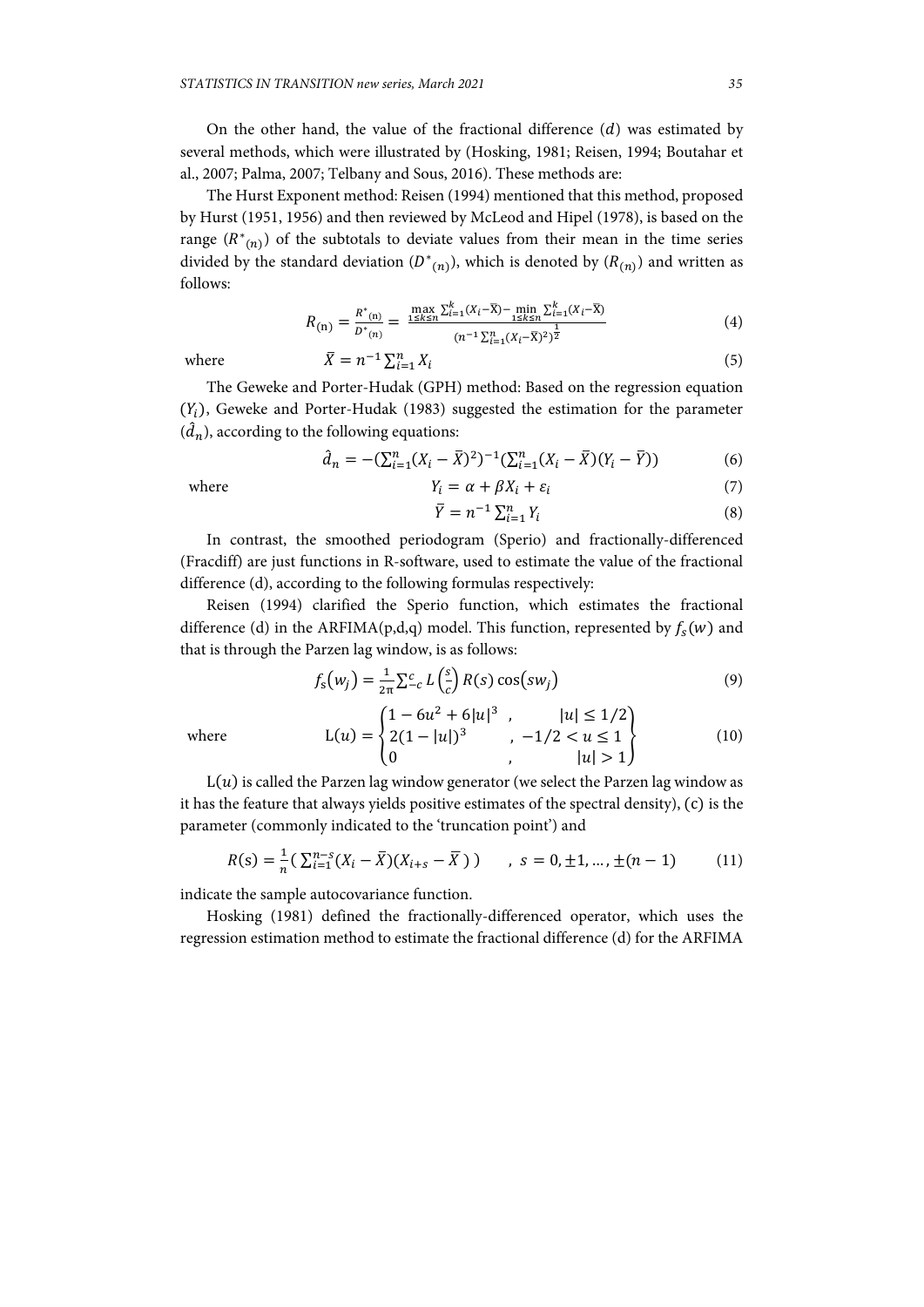model (Olatayo and Adedotun, 2014). The (d) value is calculated by a binomial series, as follows:

$$
\nabla^{d} = (1 - B)^{d} = \sum_{k=0}^{\infty} {d \choose k} (-B)^{k}
$$
  
=  $1 - dB - \frac{1}{2}d(1 - d)B^{2} - \frac{1}{6}d(1 - d)(2 - d)B^{3} - \cdots$  (12)

#### **3.3. Models Specification**

The definitions of the ARIMA model were proposed by Box and Jenkins (Box et al., 2008) as follows. A stationary time series  $\{x_i\}$  is called an Autoregressive Integrated Moving Average model of order ( $p, d, q$ ) denoted by ( $ARIMA(p, d, q)$ ), if

$$
\phi_p(B)\nabla^d x_t = \theta_q(B)\epsilon_t \tag{13}
$$

whereas, 
$$
\phi_p(B) = (1 - \phi_1 B - \phi_2 B^2 - \dots - \phi_p B^p)
$$
 (14)

$$
\theta_q(B) = (1 + \theta_1 B + \theta_2 B^2 + \dots + \theta_q B^q) \tag{15}
$$

$$
\nabla^d = (1 - B)^d \tag{16}
$$

where  $\phi_p(B)$  is a polynomial of autoregressive for order (p) denoted by AR(p);  $\theta_a(B)$  is a polynomial of moving average for order (q) denoted by MA(q). The integer number  $(d)$  is the non-seasonal difference order.  $(B)$  are the backward shift operators defined by  $B^k X_t = X_{t-k}$ . ( $\nabla$ ) are the non-seasonal difference operators. Furthermore,  $(\epsilon_t)$  is a white noise process.

ARFIMA model is the same as the ARIMA model above, but the essence of the difference between them is in the value of (d). If  $d \in (0, 0.5)$ , then the data has a long memory. While intermediate memory if  $d \in (-0.5,0)$ . However, when  $d = 0$ , then the data has a short memory (for mathematical details, see Beran (1994) page 60).

### **3.4. GARCH Models**

In 1986, Bollerslev expanded the Autoregressive Conditional Heteroscedasticity (ARCH) model with order  $(q)$ , which Engle developed in 1982, to become the Generalised Autoregressive Conditional Heteroscedasticity (GARCH) model with order  $(p, q)$  (Francq and Zakoian, 2019). The first model depends on uncorrelated random error values ( $\varepsilon_t$ ). In contrast, the GARCH model relies on conditional variation. The general form of the  $GARCH(p, q)$  model is given by Francq and Zakoian (2019) as follows:

$$
\varepsilon_t = \eta_t \sigma_t, \qquad \text{with} \quad \eta_t \stackrel{iid}{\sim} N(0,1) \tag{17}
$$

$$
\sigma_t^2 = \omega + \sum_{i=1}^q \alpha_i \varepsilon_{t-i}^2 + \sum_{j=1}^p \beta_j \sigma_{t-j}^2
$$
\n(18)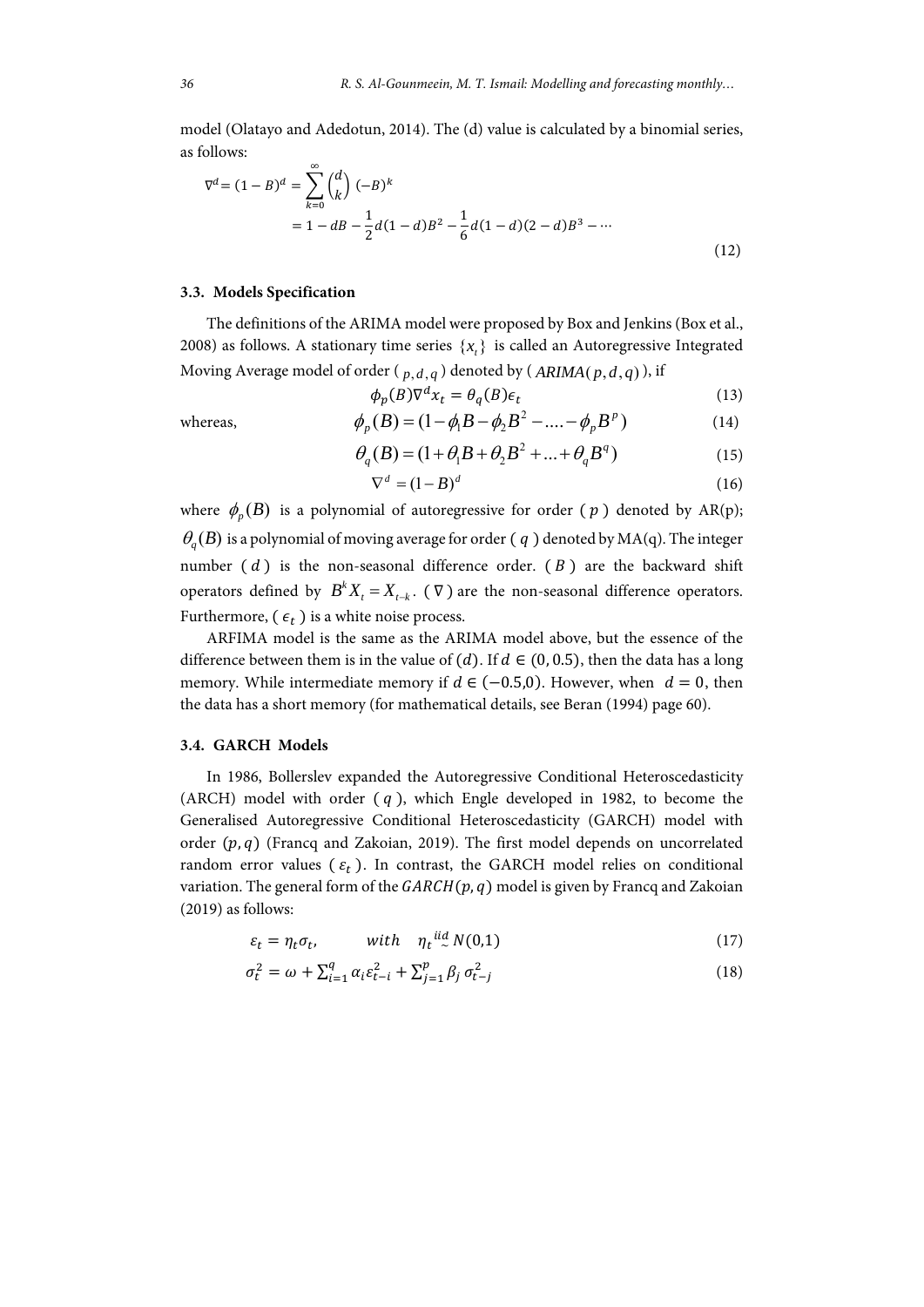where  $\omega > 0$ ,  $\alpha_i \ge 0$  and  $\beta_i \ge 0$  are constants,  $i = 1, 2, ..., q$ ,  $j = 1, 2, ..., p$ , and  $t \in \mathbb{Z}$ . Whereas when  $\beta_i = 0$ , then equation (18) is called  $ARCH(q)$ . In contrast, if  $p = q = 0$ , then equation (18) becomes white noise. When the conditional variance of the process is unknown, the Asymptotic Quasi-likelihood (AQL) methodology is merging the kernel technique to estimate the parameter of the GARCH model, such as in Alzghool (2017).

## **3.5. Standard GARCH (sGARCH) Model**

The conditional variance (  $\sigma_t^2$ ) at a time (  $t$  ) is expressed by the standard GARCH (p,q) model, the same as the equation (18), where  $(\varepsilon_t)$  is considered the residual returns, as the equation (17), which have been mentioned above (Miah and Rahman, 2016).

## **3.6. Functional GARCH (fGARCH) Model**

Given the urgent need to describe the high-frequency volatilities that abound in the financial statements, a proper rational description of this problem, known as the function, had to be found (Francq and Zakoian, 2019). In 2013, Hörmann et al. suggested the functional approach of the ARCH model, then expanded this approach in 2017 by Aue et al., as mentioned by Francq and Zakoian (2019), through focusing on fGARCH(1,1) process such as in Aue et al. (2017), as shown below:

$$
\sigma_i^2 = \delta + \alpha \varepsilon_{i-1}^2 + \beta \sigma_{i-1}^2 \tag{19}
$$

where  $(\varepsilon_t)$  is a sequence of random functions satisfying the equation (17),  $\delta \geq 0$ ,  $\alpha \geq 0$ 0.  $\beta > 0$  and  $i \in \mathbb{Z}$ .

Note that for  $t \in [0,1]$  and  $(x)$  is an arbitrary element of the Hilbert space  $\mathcal{H} =$  $L^2[0,1]$ , the integral operators  $(\alpha)$  and  $(\beta)$  are defined by  $(\alpha x)_{(t)} =$  $\int_0^1 \alpha(t,s)x(s)ds$  and  $(\beta x)_{(t)} = \int_0^1 \beta(t,s)x(s)ds$ . The integral kernel functions  $\alpha(t, s)$  and  $\beta(t, s)$  are elements on  $L^2[0,1]^2$ .

As mentioned above, their approach depends on a daily division of the data (Francq and Zakoian, 2019), with the possibility for other time units (Aue et al., 2017), for example a monthly time unit, (see Aue et al., 2017; Francq and Zakoian, 2019 for more details).

### **3.7. Hybrid ARFIMA-GARCH Models**

If the variance of the  $ARFIMA(p, d, q)$  model can be modelled by a  $GARCH(p, q)$ process, then this model is to be termed a hybrid  $ARFIMA(p, d, q) - GARCH(p, q)$ . This model was defined by Palma (2007) as follows:

$$
\phi_p(B)\nabla^d x_t = \theta_q(B)\varepsilon_t \tag{20}
$$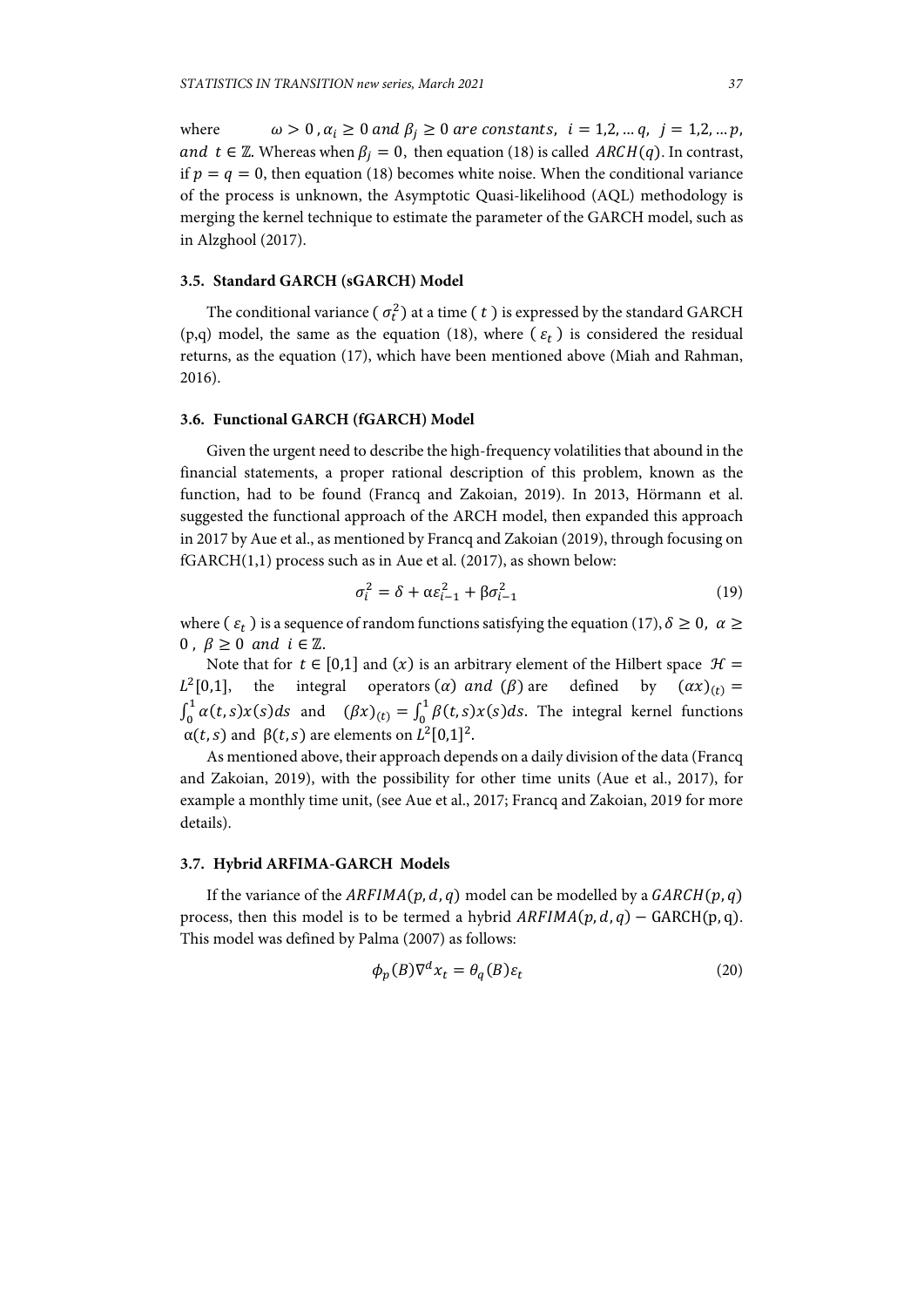where 
$$
\varepsilon_t = \eta_t \sigma_t
$$
, with  $\eta_t^{iid} N(0,1)$  (21)

$$
\sigma_t^2 = \omega + \sum_{i=1}^q \alpha_i \varepsilon_{t-i}^2 + \sum_{j=1}^p \beta_j \sigma_{t-j}^2 \tag{22}
$$

According to the above, each model of the hybrid models will be estimated  $ARFIMA(p, d, q) - sGARCH(p, q)$  and  $ARFIMA(p, d, q) - fGARCH(p, q)$  under different distributions. Namely, normal (norm) distribution, student's t (std) distribution and generalized error (ged) distribution, see Tendai and Chikobvu (2017).

## **3.8. Criteria and Accuracy Measures for Choosing the Best Model**

The fit model selection among several models is based on many criteria such as Akaike Information Criterion (AIC), Schwartz Bayesian Information Criterion (BIC) and corrected AIC (AICc) as indicated by Cryer and Chan (2008). They are given by the following formulas:

$$
AIC = -2\ln(l) + 2k\tag{23}
$$

$$
BIC = -2\ln(l) + k\ln(n) \tag{24}
$$

$$
AICc = -2\ln(l) + 2k + \frac{2(k+1)(k+2)}{n-k-2}
$$
\n(25)

where  $(l)$  is a maximum likelihood for the model,  $(k)$  is the total number of parameters (*meaning*  $k = p + q$ ) through the equations (14) and (15) respectively, while (*n*) is the number of observations. Therefore, the best model which gives the lowest value for these AIC, BIC and AICc criteria. Furthermore, the Root Mean Square Error (RMSE) is one of the accuracy measures which is used for evaluation of the performance of the model, as explained by Montgomery et al. (2015), as follows:

$$
RMSE = \sqrt{\frac{1}{n} \sum_{t=1}^{n} (Y_t - \hat{Y}_t)^2}
$$
 (26)

where  $(Y_t)$  is the actual value and  $(\hat{Y}_t)$  is the forecasted value.

#### **4. Results and Discussion**

The monthly Brent crude oil price series is denoted by  $\{X_t\}$  and  $(t)$  represents the time in months. Figure 1 displays the time series plot  $\{X_t\}$  for the dataset from January 1979 to July 2019. Through the  $\{X_t\}$  series, large fluctuations are observed over time, especially in 2008. The descriptive statistics of the monthly Brent crude oil price that consists of 487 observations have a mean of 42.95, a median of 30.20 and a positive skewness of 1.177466. For this reason, the tail of the series is on the left side.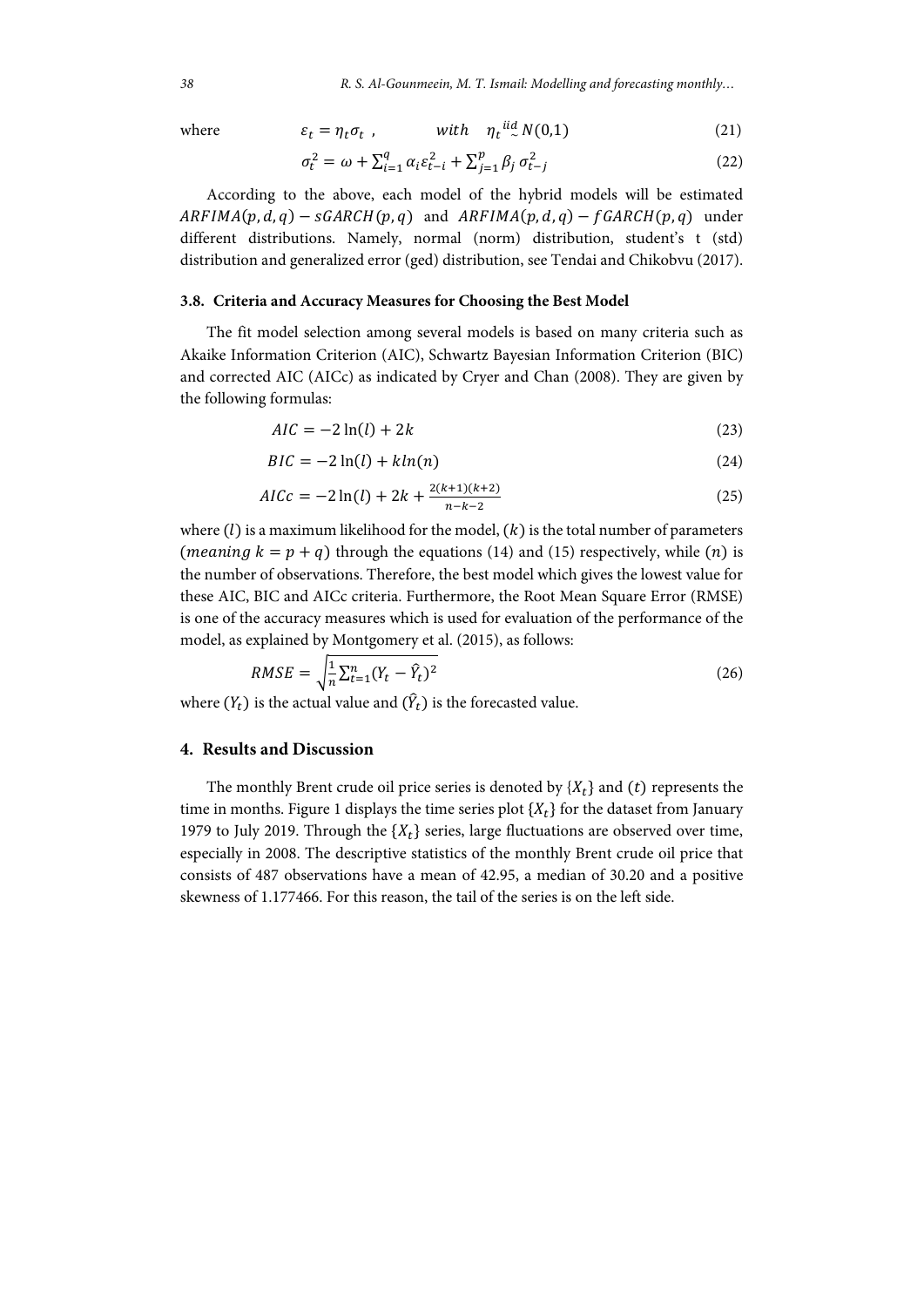

Figure 1. Time series plot for monthly Brent crude oil price (\$/bbl)

Therefore, this series was studied in terms of having a long memory feature, through graphing and necessary statistical methods. The graph of the Autocorrelation Function (ACF) for time series data in Figure 2 shows a slow decrease.



## **Figure 2.** ACF plot for  $X_t$

This gives a preliminary conclusion that there is a long memory, this is confirmed by Table 1 through several statistical methods.

|  |  |  | Table 1. Long Memory Tests |  |
|--|--|--|----------------------------|--|
|--|--|--|----------------------------|--|

| R/S             | Aggregated Variance | Higuchi         |
|-----------------|---------------------|-----------------|
| Analysis        | Method              | Method          |
| $H = 0.8531864$ | $H = 0.7910981$     | $H = 0.9578515$ |

The above table shows the results of three tests to check for the presence of long memory. It is noted that all values of (H) are greater than 0.5, which gives a firm conclusion to the existence of the long memory of the price for Brent crude oil data. Furthermore, the structural breaks are visible in the dataset series. Where, there exists four breaks for Brent are displayed in Figure 3 with the first, second, third, and last break captured in 1986, 1999, 2005, and 2013 respectively.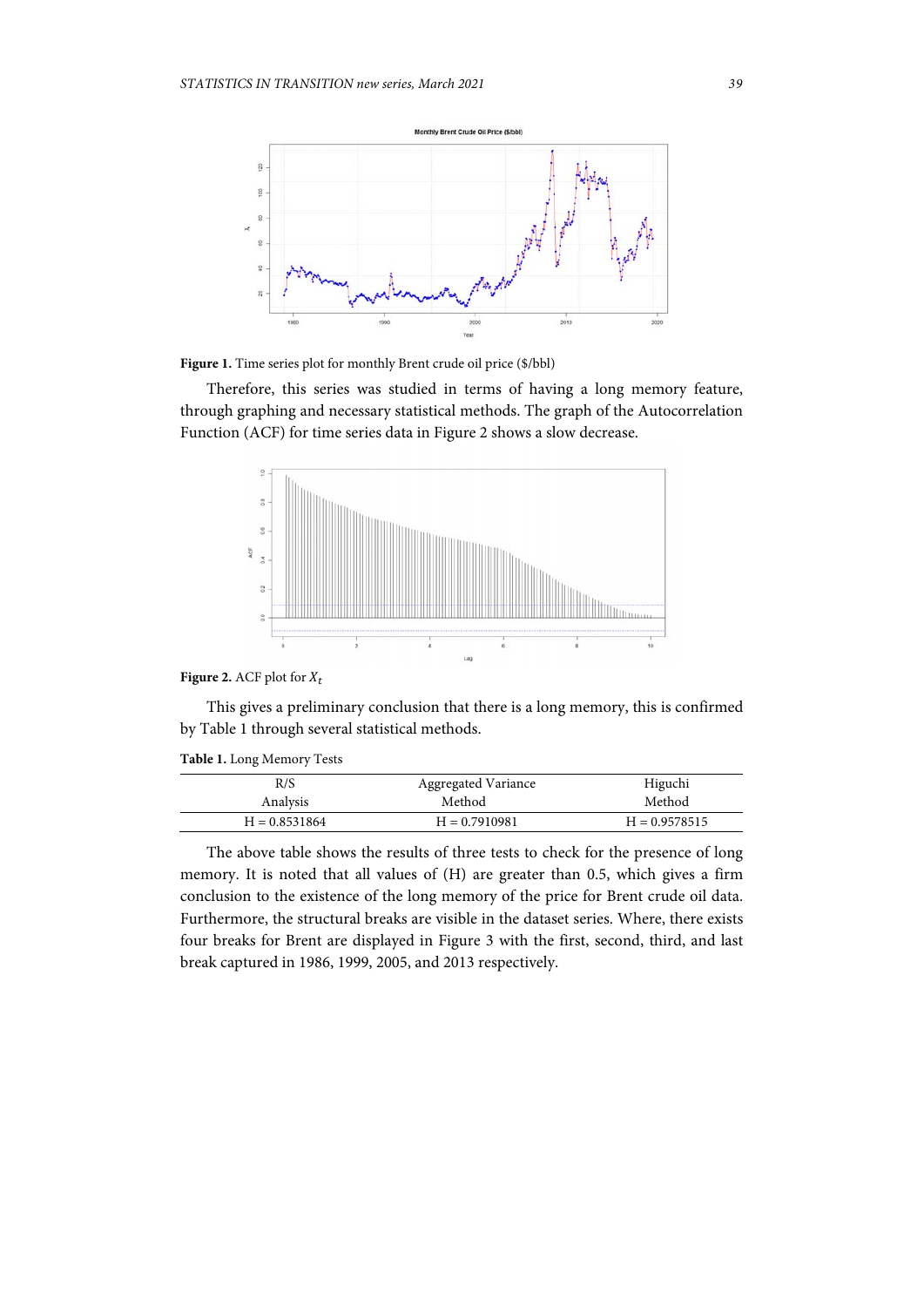

Figure 3. Monthly Brent crude oil price (\$/bbl) with breaks and their confidence intervals

Besides, Table 2 displays the test result of the structural breaks using the QLR test. Note that the null hypothesis for the structural breaks is rejected as the Sup-F statistic is too large (1190) and the P-values < 0.05.

**Table 2.** Structural Break Test

| ם זר<br>سدير | P-value     |
|--------------|-------------|
| 100          | $< 2.2e-16$ |

Based on the P-value for the Jarque Bera test (< 2.2e-16) and the coefficient of skewness mentioned earlier, this series is considered not normal. So, the  $\{x_t\}$ transformation must be done. Assume that  ${Y_t}$  represents the growth rate for  ${X_t}$  as in the following formula:

$$
Y_t = \log(X_t) \tag{27}
$$

Figure 4 displays the growth rate time series plot  $\{Y_t\}$  for the series  $\{X_t\}$ .



**Figure 4.** Time series plot for  $Y_t$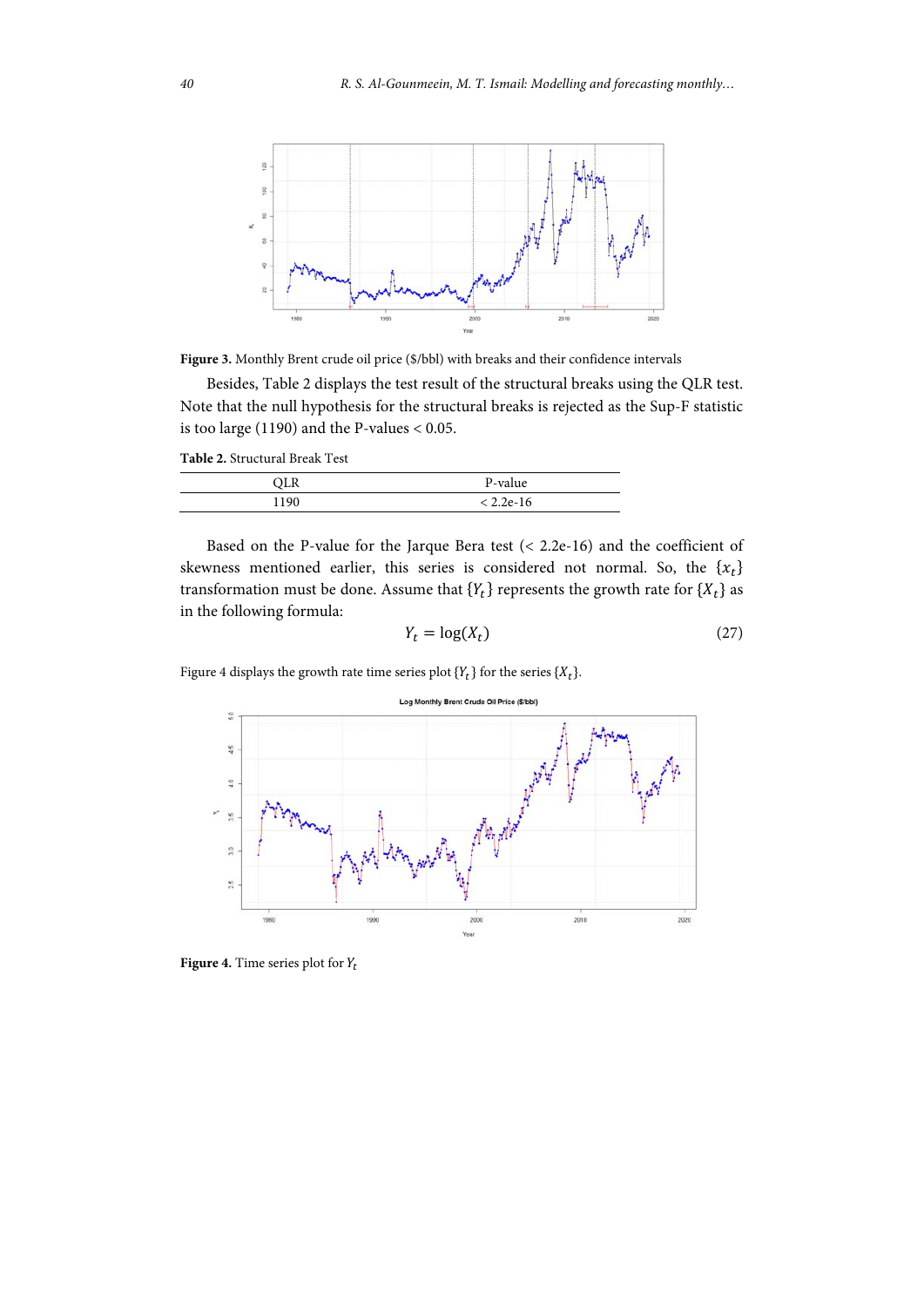In contrast, the Autocorrelation Function (ACF) and Partial Autocorrelation Functions (PACF) for  ${Y_t}$  are given in Figure 5. It shows that the series is not white noise.

Based on the above results, the fractional difference (d) values for the  ${Y_t}$  series will be estimated in several different methods and functions, as shown in Table 3, where the value of the fractional difference using the Hurst Exponent method is 0.3589648, the value by the Sperio function estimate is 0.4984955, and the value of 0.4994726 was the result of Fractionally-Differenced function estimate. In contrast, the value of 0.7676326, which is due to Geweke and Porter-Hudak method estimate, is excluded because it is greater than 0.5.



**Figure 5.** ACF and PACF plot for  $Y_t$ 

**Table 3.** Fractional Difference Values for  $Y_t$  Series

| Method / Function                           |                     | State           |
|---------------------------------------------|---------------------|-----------------|
| Hurst Exponent $(d = H-0.5)$                | $d_1 = 0.3589648$   | $0 < d_1 < 0.5$ |
| Sperio (bandw.exp = $0.3$ , beta = $0.74$ ) | $d_2 = 0.4984955$   | $0 < d_2 < 0.5$ |
| Fractionally-Differenced (Fracdiff)         | $d_2 = 0.4994726$   | $0 < d_3 < 0.5$ |
| Geweke and Porter-Hudak (GPH)               | $d_{4} = 0.7676326$ | $0.5 < d_{A}$   |

Tables (4-6) and Figure 6 respectively, illustrate the stationary test using the Augmented Dickey-Fuller (ADF) test and Phillips-Perron (PP) test. Note that the  ${Y_t}$ series is stationary after taking the fractional difference (d) based on the different methods and functions shown in tables. Whereas, the fractional difference for the series  ${Y_t}$  will be treated according to equation (12) as follows:

$$
Z_{t(di)} = diff(Y_t) = Y_t \nabla^{di} \tag{28}
$$

where,  $d_i = d_1, d_2$  and  $d_3$ , respectively.

**Table 4.** The Stationary Test for  $Z_{t(d1)}$  Series Using the Hurst Exponent Method

| Method                    | Test            | Value     | p-value | State      |  |
|---------------------------|-----------------|-----------|---------|------------|--|
| Hurst $(d_1 = 0.3589648)$ | <b>ADF</b> Test | $-4.1727$ | 0.01    | Stationary |  |
|                           | PP Test         | $-82.923$ | 0.01    | Stationary |  |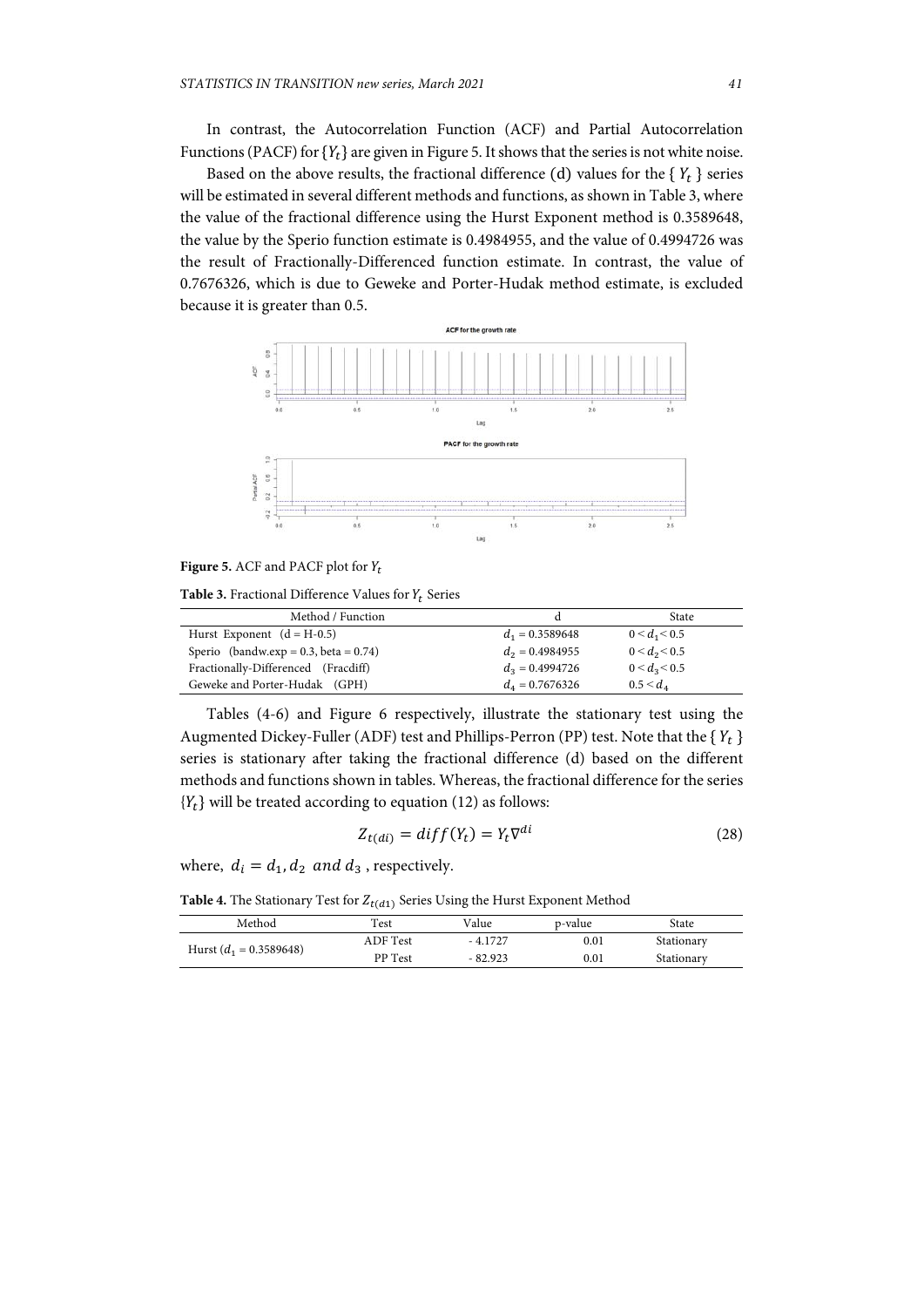| <b>Function</b>             | $\mathop{\sf Test}$ | Value     | p-value | State      |
|-----------------------------|---------------------|-----------|---------|------------|
|                             | ADF Test            | $-5.1927$ | 0.01    | Stationary |
| Sperio ( $d_2$ = 0.4984955) | PP Test             | - 151.34  | 0.01    | Stationary |

**Table 5.** The Stationary Test for  $Z_{t(d2)}$  Series Using Sperio Function

| <b>Table 6.</b> The Stationary Test for $Z_{t(d3)}$ Series Using Fractionally-Differenced Function |  |  |  |
|----------------------------------------------------------------------------------------------------|--|--|--|
|----------------------------------------------------------------------------------------------------|--|--|--|

|                          | .        |           |         |            |  |
|--------------------------|----------|-----------|---------|------------|--|
| Function                 | Test     | Value     | p-value | State      |  |
| Fractionally-Differenced | ADF Test | $-5.2001$ | 0.01    | Stationary |  |
| (Fracdiff)               | PP Test  | - 151.89  | 0.01    | Stationary |  |
| $(d_3 = 0.4994726)$      |          |           |         |            |  |

According to equations 23-26 above, a qualifying model is one that has the lowest value for AIC, AICc, BIC and RMSE. As a result of Table 7, ARFIMA(1,0.3589648,0) model, ARFIMA(2,0.3589648,1) model and ARFIMA(2,0.3589648,2) model have the lowest values for these criteria. Also, it is noted that these models are within the Hurst Exponent estimate, which has the lowest value for the fractional difference estimate (d). As a result, the three models will be taken and compared to choose the best among them by moving to the next step of testing the residuals (see Al-Gounmeein and Ismail, 2020). While in this step, residuals testing is a necessary step to examine any model through several methods, including the graph for the ACF and the P-value for the Ljung-Box residuals test, because these methods are important measures to consider correlations of residuals (Montgomery et al., 2015).



**Figure 6.** Time series plot for  $Z_{t(di)}$  using the fractional difference values, respectively

By looking at Table 8, the three models do not have the property of the unit root for the residuals, using the P-value for the Ljung-Box test statistics at Lag(12), Lag(24) and Lag(36). We note that the P-value for the residuals of the third model is larger than the first and the second. In contrast, that model has the smallest Chi-Square statistic  $(\chi^2)$  at the same different Lags. This is one of the indicators that gives the conclusion that the ARFIMA $(2, 0.3589648, 2)$  model is the best. Furthermore, it is observed that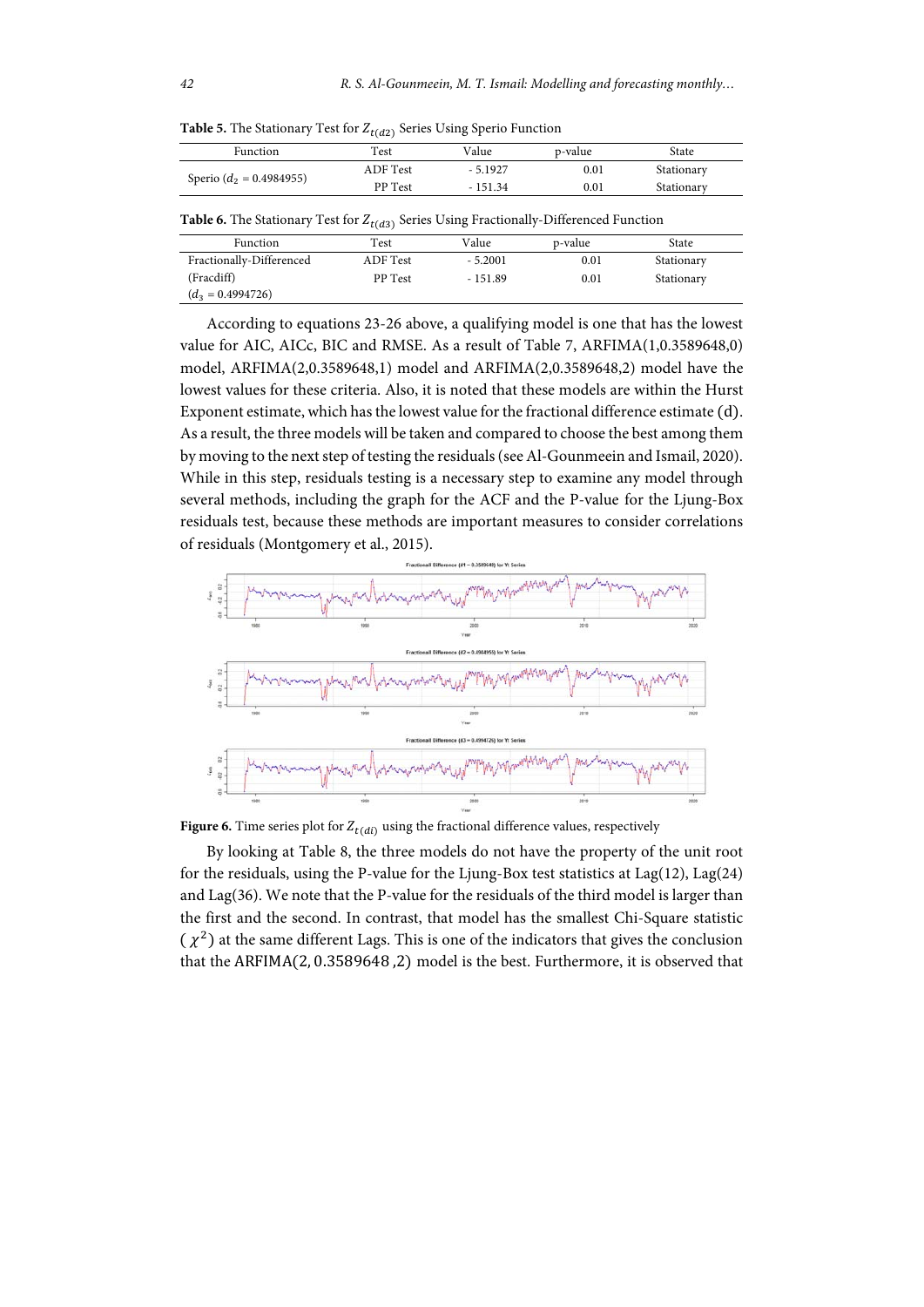through Figures 7-9, where all residuals of these models are very small by looking at the ACF plot and all the Ljung-Box P-values lie above the dashed line.

d Model AIC AICc BIC RMSE Hurst  $d_1 = 0.3589648$ **(1,**  $d_1$ **, 0)**  $-962.91$   $-962.89$   $-954.59$  0.08730141<br>
(0,  $d_1$ , 1)  $-639.85$   $-639.83$   $-631.52$  0.1227511  $(0, d_1, 1)$  - 639.85 - 639.83 - 631.52 0.1227511<br>  $(1, d_1, 1)$  - 961.07 - 961.02 - 948.58 0.08728667  $(1, d_1, 1)$  - 961.07 - 961.02 - 948.58<br>  $(2, d_1, 0)$  - 961.04 - 960.99 - 948.55  $(2, 60.04, 960.99, 960.99)$  - 948.55 0.08728949<br>- 769.74 - 769.69 - 757.25 0.1068218  $(0, d_1, 2)$  - 769.74 - 769.69 - 757.25<br>  $(2, d_1, 1)$  - 966.25 - 966.16 - 949.6 **(2,** *d***<sub>1</sub>,1) - 966.25 - 966.16 - 949.6 0.08661429<br>
(1,** *d***<sub>1</sub>, 2) - 962.7 - 962.62 - 946.05 0.08695112**  $-962.7$   $-962.62$   $-946.05$  0.08695112<br>  $-966.07$   $-965.95$   $-945.26$  0.08644647  $(2, d_1, 2)$  - 966.07 - 965.95 - 945.26 0.08644647<br>  $(1, d_2, 0)$  - 956.67 - 956.65 - 948.35 0.08793743 Sperio  $d_2 = 0.4984955$ 956.67 - 956.65 - 948.35 0.08793743<br>- 818.6 - 818.57 - 810.27 0.1017299  $(0, d_2, 1)$  - 818.6<br>  $(1, d_2, 1)$  - 954.8  $(1, d_2, 1)$  - 954.8 - 954.75 - 942.31 0.08792554<br>  $(2, d_2, 0)$  - 954.77 - 954.72 - 942.28 0.08792809  $\begin{array}{cccccccc} (2, d_2, 0) & -954.77 & -954.72 & -942.28 & 0.08792809 \\ (0, d_2, 2) & -876.59 & -876.54 & -864.1 & 0.09549913 \end{array}$  $(0, d<sub>2</sub>, 2)$  - 876.59 - 876.54 - 864.1 0.09549913<br>  $(2, d<sub>2</sub>, 1)$  - 959.16 - 959.08 - 942.51 0.08732158  $\begin{array}{cccccccc} (2, d_2, 1) & -959.16 & -959.08 & -942.51 & 0.08732158 \\ (1, d_2, 2) & -955.83 & -955.75 & -939.18 & 0.08764342 \end{array}$ 0.08764342  $\begin{array}{cccccccc} (2, d_2, 2) & -957.37 & -957.24 & -936.55 & 0.0873032 \\ (1, d_3, 0) & -956.64 & -956.61 & -948.31 & 0.08794099 \end{array}$ Fractionally – Differenced (Fracdiff)  $d_3 = 0.4994726$ (1, 1, 856.61 - 956.61 - 948.31 0.08794099<br>- 819.47 - 919.44 - 811.14 0.1016366  $(0, d_3, 1)$ (1, ଷ ,1) - 954.77 - 954.72 - 942.28 0.08792893  $-954.74$   $-954.69$   $-942.25$   $0.08793152$ <br> $-877.09$   $-864.6$   $0.09544912$  $\begin{array}{cccc} (0, d_3, 2) & -877.09 & -877.04 & -864.6 \\ (2, d_3, 1) & -959.11 & -959.02 & -942.45 \end{array}$  $\begin{array}{cccccccc} (2, d_3 \, , 1) & -959.11 & -959.02 & -942.45 & 0.0873277 \\ (1, d_3 \, , 2) & -955.79 & -955.71 & -939.14 & 0.08764758 \end{array}$  $(1, d_3, 2)$  - 955.79 - 955.71 - 939.14 0.08764758<br>  $(2, d_3, 2)$  - 957.31 - 957.18 - 936.49 0.08730851  $0.08730851$ 

**Table 7.** AIC, AICc, BIC, and RMSE of ARFIMA Models

**Table 8.** Ljung-Box Test Statistic for the Residuals

| Model                 |        | Lag (12) |        | Lag (24) |        | Lag (36) |  |
|-----------------------|--------|----------|--------|----------|--------|----------|--|
|                       | $v^2$  | P-value  | $v^2$  | P-value  | $v^2$  | P-value  |  |
| ARFIMA(1,0.3589648,0) | 23.247 | 0.0257   | 39.895 | 0.02195  | 51.031 | 0.04968  |  |
| ARFIMA(2,0.3589648,1) | 19.037 | 0.08763  | 35.148 | 0.06623  | 44.401 | 0.1588   |  |
| ARFIMA(2,0.3589648,2) | 17.594 | 0.1286   | 32.708 | 0.1104   | 41.946 | 0.2287   |  |



**Figure 7.** Plots of the residuals for the ARFIMA $(1, d_1, 0)$  model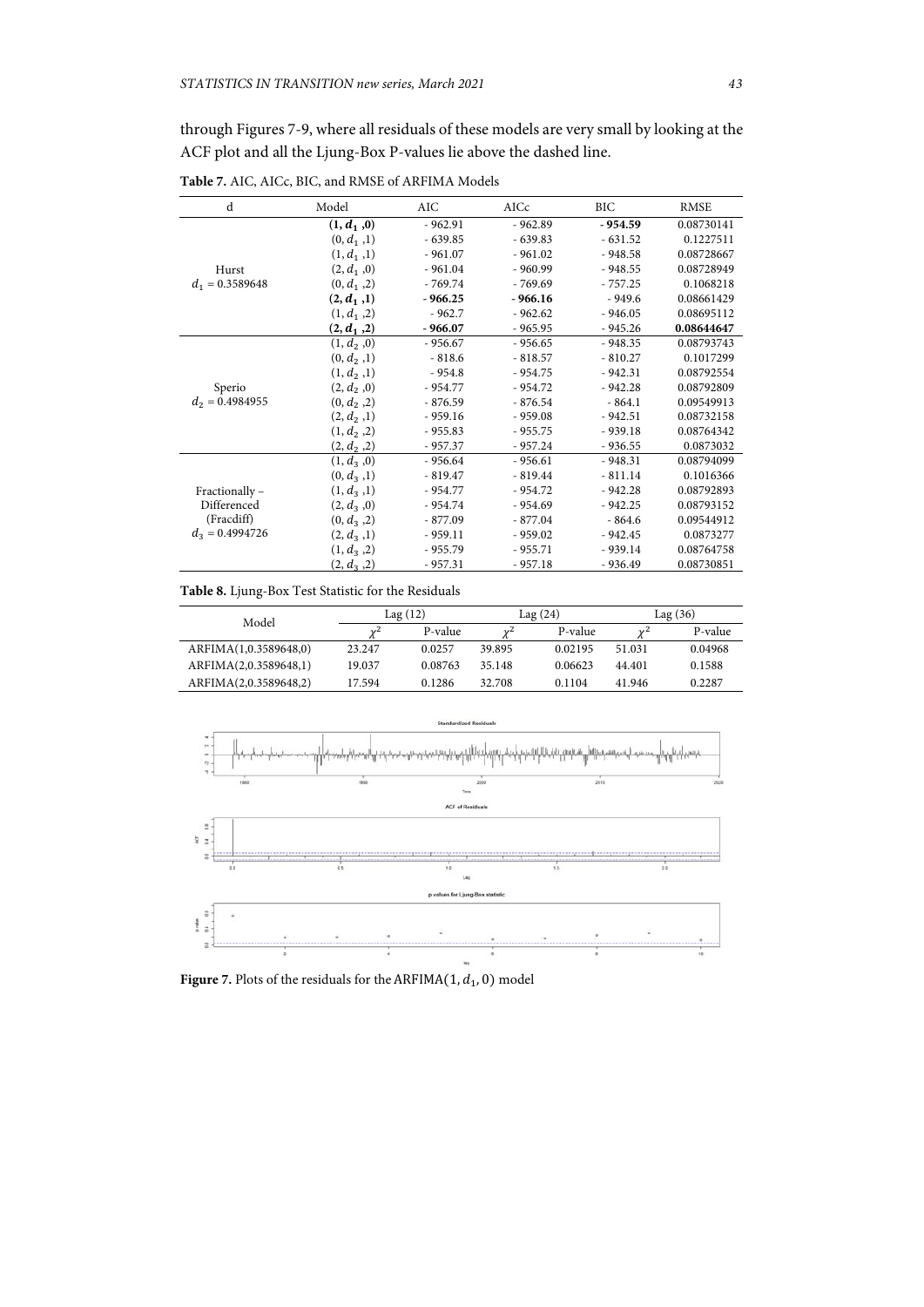

**Figure 8.** Plots of the residuals for the ARFIMA $(2, d_1, 1)$  model



**Figure 9.** Plots of the residuals for the ARFIMA $(2, d_1, 2)$  model

While that the P-value for the Jarque Bera test for the residual's models ARFIMA(1,  $d_1$ , 0), ARFIMA(2,  $d_1$ , 1) and ARFIMA(2,  $d_1$ , 2) is < 2.2 $e^{-16}$ . As for the P-value for the Shapiro-Wilk normality test for these models' residuals are  $1.585e^{-8}$ , 1.919 $e^{-9}$ , and 1.686 $e^{-9}$ , respectively. As a result, these models' residuals are not normally distributed.

On the other hand, when examining the residuals, it was observed that there exists Heteroscedasticity and ARCH effect using the ARCH Lagrange Multiplies (ARCH-LM) test for the residuals and residuals squared as shown in the P-value for the three models of ARFIMA in Table 9. Where all P-values for residuals and residuals squared in the ARCH-LM test less than 0.05. Therefore, we reject  $H_0$ . This means there exists an ARCH effect. As well as when returning to Table 8 using the Ljung-Box test statistic. Certainly, illustrated by showing the Heteroskedasticity for the squared residuals in Figures 10-12 for these models, respectively.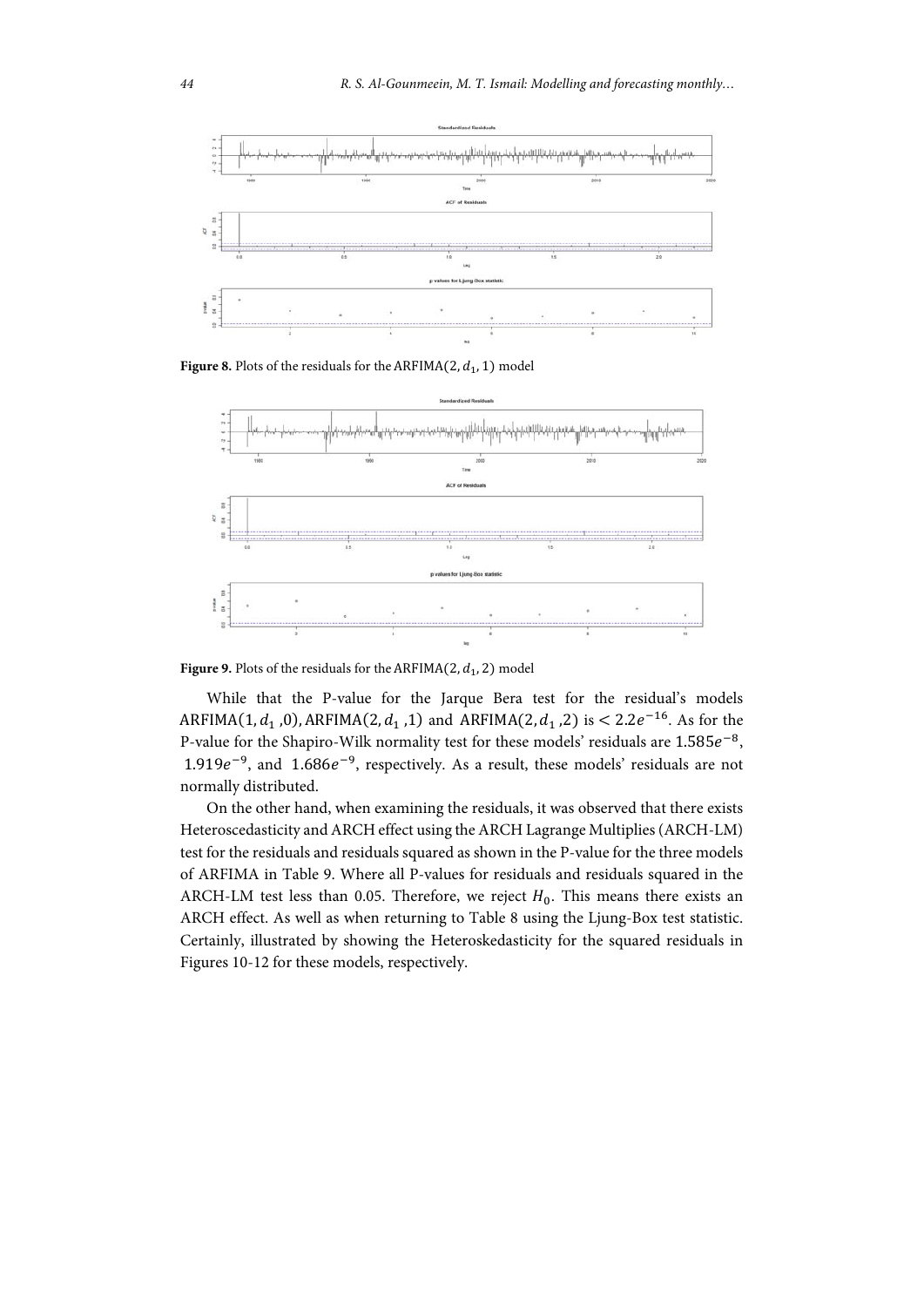**Table 9.** ARCH-LM Test for the Residuals and Residuals Squared

| Model                      | P-value    |                 |  |
|----------------------------|------------|-----------------|--|
|                            | residuals  | $(residuals)^2$ |  |
| ARFIMA $(1, 0.3589648, 0)$ | 1.275e-06  | 2.338e-06       |  |
| ARFIMA $(2, 0.3589648, 1)$ | $3.92e-07$ | 0.000185        |  |
| ARFIMA (2, 0.3589648, 2)   | 8.217e-07  | 9.66e-06        |  |



Figure 10. Plots of squared residuals for  $ARFIMA(1, d_1, 0)$  model



Figure 11. Plots of squared residuals for  $ARFIMA(2, d<sub>1</sub>, 1)$  model



Figure 12. Plots of squared residuals for  $ARFIMA(2, d_1, 2)$  model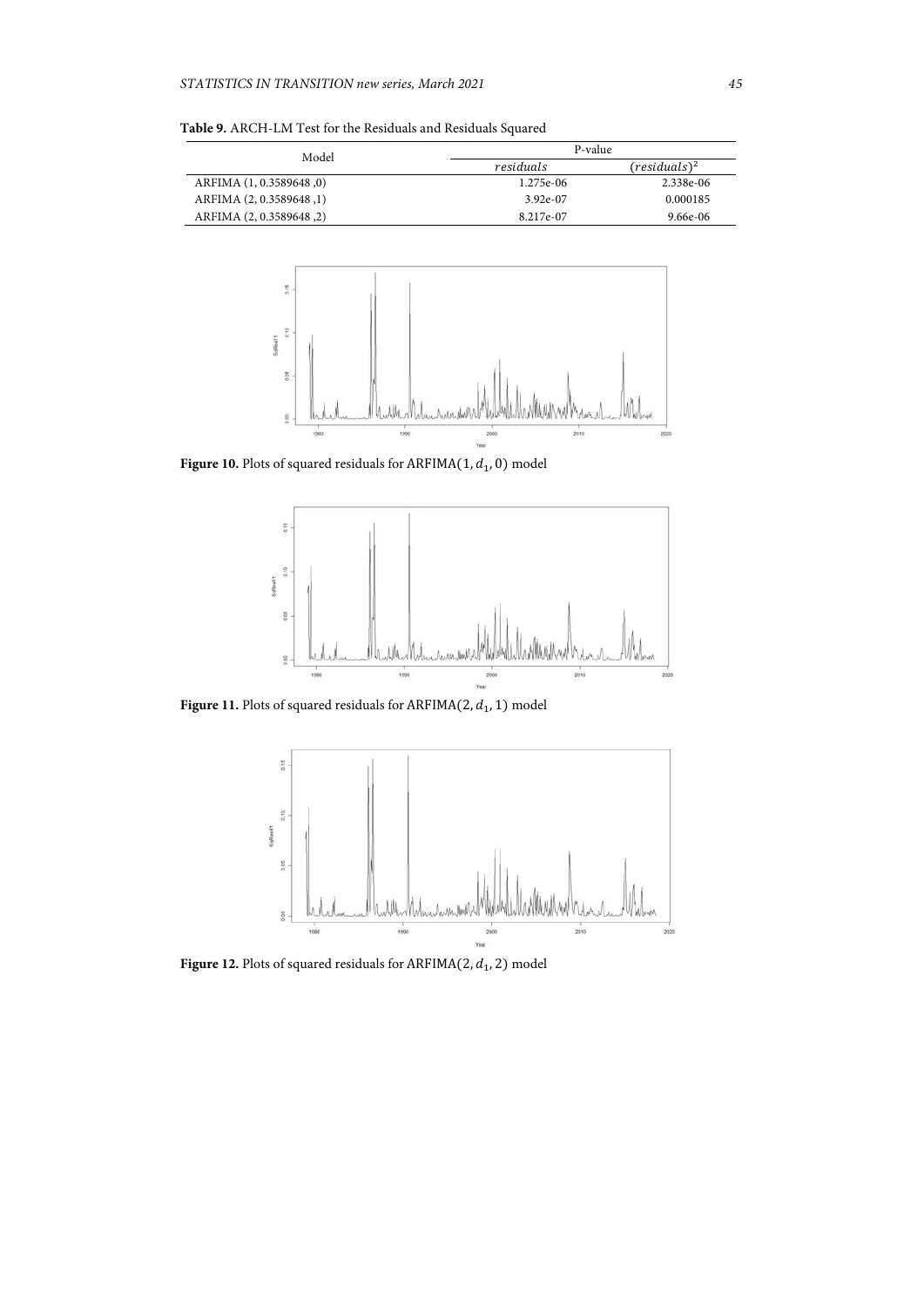We note from these figures that the volatility of the squared residuals changes significantly throughout the year in the three models. Therefore, the presence of these high volatility leads to the handling of GARCH family models. In other words, in the next steps, we will choose the appropriate GARCH model using the AIC criterion to get the ARFIMA-GARCH hybridization model. Thus, the AIC criterion will be used to choose the best model for the study of the volatility. This is illustrated by the following Figures 13-15 of the residuals of these models, which clarifies dealing with the type of Standard GARCH (sGARCH) model.



Figure 13. AIC criteria for  $sGARCH(p, q)$  of  $ARFIMA(1, d<sub>1</sub>, 0)$  model



Figure 14. AIC criteria for  $sGARCH(p, q)$  of  $ARFIMA(2, d<sub>1</sub>, 1)$  model



Figure 15. AIC criteria for  $sGARCH(p, q)$  of  $ARFIMA(2, d<sub>1</sub>, 2)$  model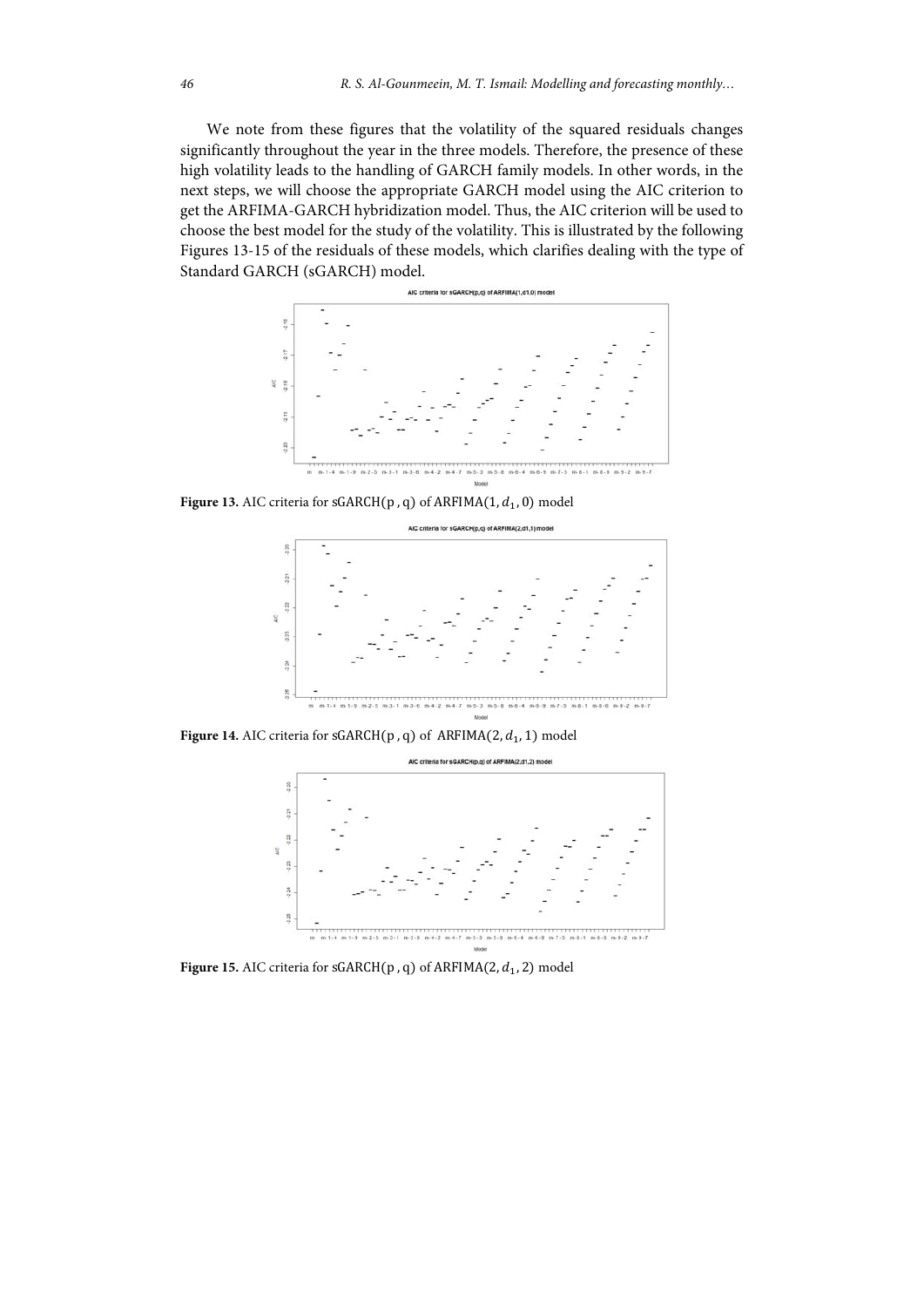The graphical test of AIC criteria above (Figures 13-15) indicates that the best volatility model for these three models is sGARCH(1,1). Also, based on the smallest value of this criterion for sGARCH(1,1) of ARFIMA(1,  $d_1$ ,0) model, ARFIMA(2,  $d_1$ ,1) model and ARFIMA(2,  $d_1$ , 2) model is (-2.203081, -2.248740 and -2.251659), respectively.

Table 10 presents the RMSE result of nine hybrids (ARFIMA-sGARCH) models, implemented in three distributions (normal distribution, student's t distribution and generalized error distribution). Accordingly, the ARFIMA(2,0.3589648,2) sGARCH(1,1) model under normal distribution is the best in modelling and forecasting Brent crude oil price volatility, as this model has the smallest value for RMSE.

|  | <b>Table 10. RMSE of ARFIMA-sGARCH Models</b> |
|--|-----------------------------------------------|
|--|-----------------------------------------------|

| d.                         | Model                                      | <b>RMSE</b> |
|----------------------------|--------------------------------------------|-------------|
|                            | ARFIMA $(1, d_1, 0)$ -sGARCH $(1, 1)$ norm | 0.09680273  |
|                            | ARFIMA $(1, d_1, 0)$ -sGARCH $(1, 1)$ std  | 0.09122890  |
|                            | ARFIMA $(1, d_1, 0)$ -sGARCH $(1, 1)$ ged  | 0.09063099  |
|                            | **********************************         |             |
|                            | ARFIMA $(2, d_1, 1)$ -sGARCH $(1, 1)$ norm | 0.08934022  |
| Hurst<br>$d_1 = 0.3589648$ | ARFIMA $(2, d_1, 1)$ -sGARCH $(1, 1)$ std  | 0.08964552  |
|                            | ARFIMA $(2, d_1, 1)$ -sGARCH $(1, 1)$ ged  | 0.09002362  |
|                            | ************************************       |             |
|                            | ARFIMA $(2, d_1, 2)$ -sGARCH $(1, 1)$ norm | 0.08808882  |
|                            | ARFIMA $(2, d_1, 2)$ -sGARCH $(1, 1)$ std  | 0.08974343  |
|                            | ARFIMA $(2, d_1, 2)$ -sGARCH $(1, 1)$ ged  | 0.08871313  |

Hence, from the result in Table 10, the optimal parameters of this model summarised in Table 11, where all the estimated coefficients of the ARFIMA(2,0.3589648,2)-sGARCH(1,1) model in Table 11 have statistical significance at the 5% level according to the normal distribution of the model, where the values for  $(\alpha_1$  and  $\beta_1$ ) indicate that the conditional variance is positive.

| Parameters  | Estimate    | Standard Error | Prob.    |
|-------------|-------------|----------------|----------|
| mu          | $-0.451487$ | 0.025846       | 0.000000 |
| ar(1)       | 1.720112    | 0.000499       | 0.000000 |
| ar(2)       | $-0.720268$ | 0.000340       | 0.000000 |
| ma(1)       | $-0.853978$ | 0.019381       | 0.000000 |
| ma(2)       | $-0.097814$ | 0.004752       | 0.000000 |
| omega       | 0.000531    | 0.000190       | 0.005154 |
| $\alpha_1$  | 0.419994    | 0.080176       | 0.000000 |
| $\beta_{1}$ | 0.579006    | 0.057405       | 0.000000 |

Table 11. ARFIMA(2, 0.3589648 ,2) -  $sGARCH(1,1)$  Parameters

On the other hand, volatility in the price of Brent crude oil has been studied through the fGARCH model. It is clear from Table 12 that the normal distribution of the ARFIMA(2,0.3589648,2)-fGARCH(1,1) model with -2.2515 AIC criterion has the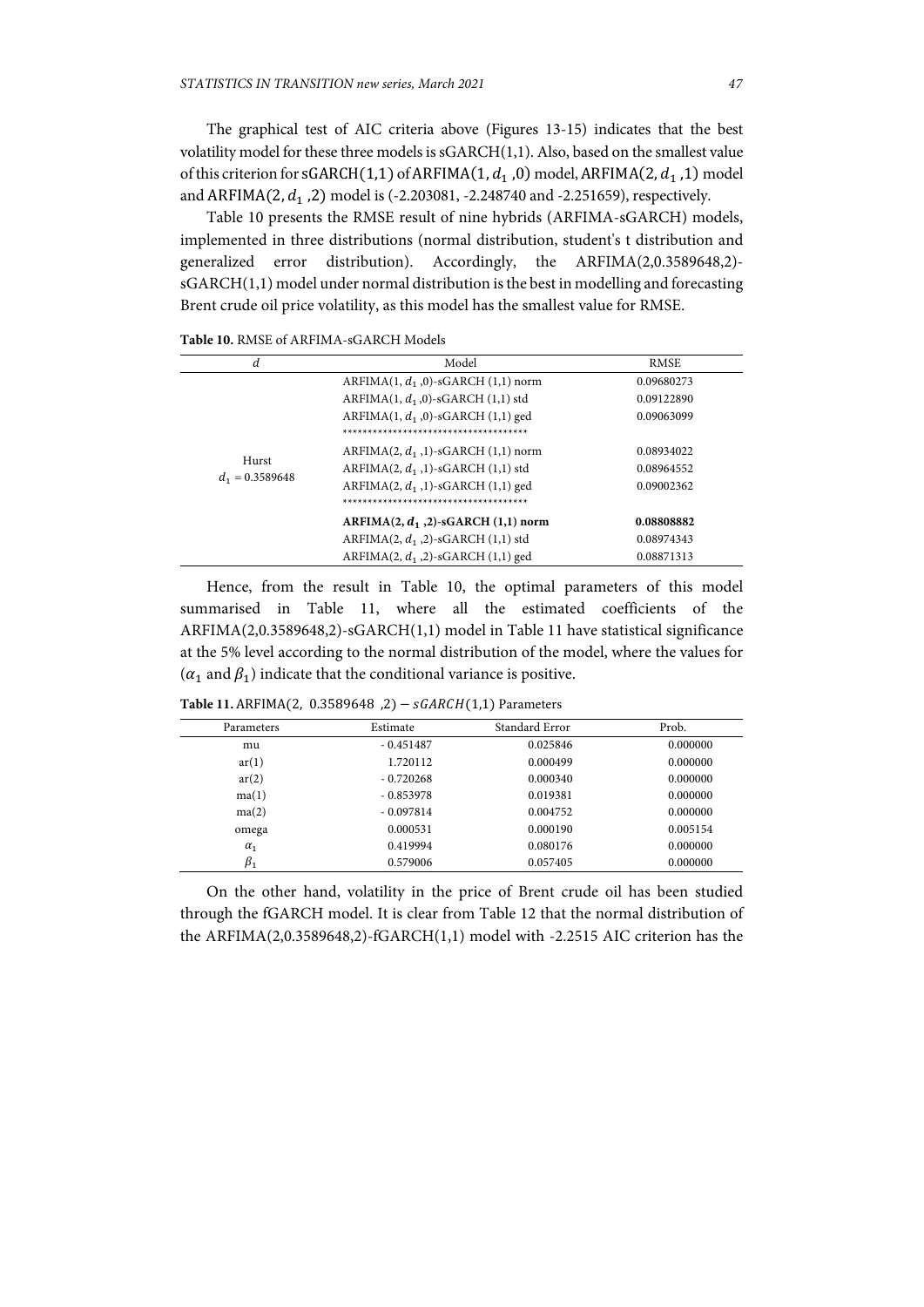smallest RMSE. Also, the same hybridization model was obtained in Table 10 with a different type of GARCH family. This is shown in Table 12.

By looking at Table 13, which shows the optimal parameters for this model, it has the same statistical significance as the model of ARFIMA(2,0.3589648,2)-sGARCH(1,1) in Table 11. In other words, the significance of alpha and beta values in the two models indicates that the price's volatilities in the past period affect the current price's volatilities.

As a result of this study, it was found that ARFIMA(2,0.3589648,2)-sGARCH(1,1) model and ARFIMA(2,0.3589648,2)-fGARCH(1,1) model under normal distribution are equal in the value of RMSE. Thus, these two models will be taken and moved to the next step, the model validation phase preceding the prediction phase.

| d                          | Model                                                                                                                                                                            | <b>RMSE</b>                            |
|----------------------------|----------------------------------------------------------------------------------------------------------------------------------------------------------------------------------|----------------------------------------|
| Hurst<br>$d_1 = 0.3589648$ | ARFIMA $(1, d_1, 0)$ -fGARCH $(1, 1)$ norm<br>ARFIMA $(1, d_1, 0)$ -fGARCH $(1, 1)$ std<br>ARFIMA $(1, d_1, 0)$ -fGARCH $(1, 1)$ ged                                             | 0.09681124<br>0.09122962<br>0.09063172 |
|                            | ARFIMA $(2, d_1, 1)$ - fGARCH $(1, 1)$ norm<br>ARFIMA $(2, d_1, 1)$ - fGARCH $(1, 1)$ std<br>ARFIMA $(2, d_1, 1)$ - fGARCH $(1, 1)$ ged<br>************************************* | 0.08934022<br>0.08964552<br>0.09002547 |
|                            | ARFIMA $(2, d_1, 2)$ -fGARCH $(1, 1)$ norm<br>ARFIMA $(2, d_1, 2)$ - fGARCH $(1, 1)$ std<br>ARFIMA $(2, d_1, 2)$ - fGARCH $(1, 1)$ ged                                           | 0.08808882<br>0.08974902<br>0.08871313 |

**Table 12.** RMSE of ARFIMA-fGARCH Models

| <b>Table 13.</b> ARFIMA(2, 0.3589648, 2) – $fGARCH(1,1)$ Parameters |  |  |  |
|---------------------------------------------------------------------|--|--|--|
|---------------------------------------------------------------------|--|--|--|

| Parameters | Estimate    | Standard Error | Prob.    |
|------------|-------------|----------------|----------|
| mu         | $-0.451487$ | 0.025847       | 0.000000 |
| ar(1)      | 1.720112    | 0.000499       | 0.000000 |
| ar(2)      | $-0.720268$ | 0.000340       | 0.000000 |
| ma(1)      | $-0.853977$ | 0.019381       | 0.000000 |
| ma(2)      | $-0.097815$ | 0.004752       | 0.000000 |
| omega      | 0.000531    | 0.000190       | 0.005154 |
| $\alpha_1$ | 0.419992    | 0.080176       | 0.000000 |
| $\beta_1$  | 0.579007    | 0.057405       | 0.000000 |

Based on the above outcomes of the identification, estimation and diagnosis stages, the final validation of the two hybridization models is necessary by testing the residuals. By using the P-value for the Ljung-Box statistical test, we note that the P-value for the residuals of two hybridization models equals 0.993 > 0.05. It means that these two models have the property of the unit root or independent residuals. On the other hand, this can be confirmed by the figures for ACF of standardized residuals and ACF of squared standardized residuals shown in Figures 16-17 respectively (see Iqelan, 2015).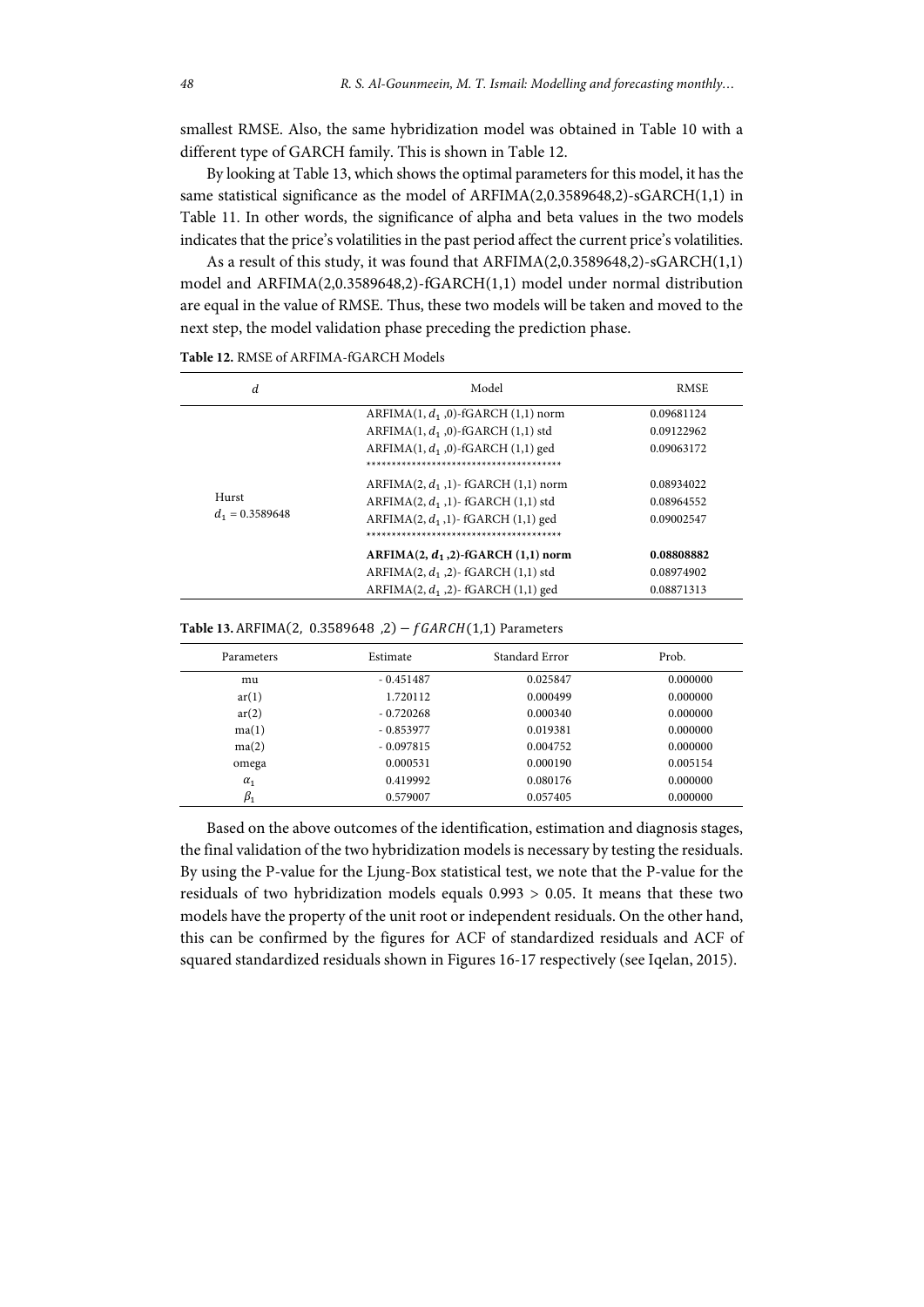

**Figure 16.** ACF of standardized residuals and squared standardized residuals for ARFIMA(2, 0.3589648 ,2)-sGARCH(1,1) model

Thus, the result of this study is that one or both models can be used to modelling and forecasting Brent crude oil price volatility in the short-term. Due to its accuracy in the performance with the least predictive error, the forecast out-of-sample for the best two models presented (Table 14) is from August 2019 to August 2020, where the table shows that the forecast of conditional variance for these models is increasing slowly over the future period. In other words, the volatility values in the same table are increasing at a slow rate. This indicates uncertainty in knowing the future monthly price of Brent crude oil. This is confirmed by the apparent decline in monthly price the series column - which will affect the future growth of the global economy and the price of the dollar. Consequently, it will affect global oil production.



**Figure 17.** ACF of standardized residuals and squared standardized residuals for ARFIMA(2, 0.3589648 ,2)-fGARCH(1,1) model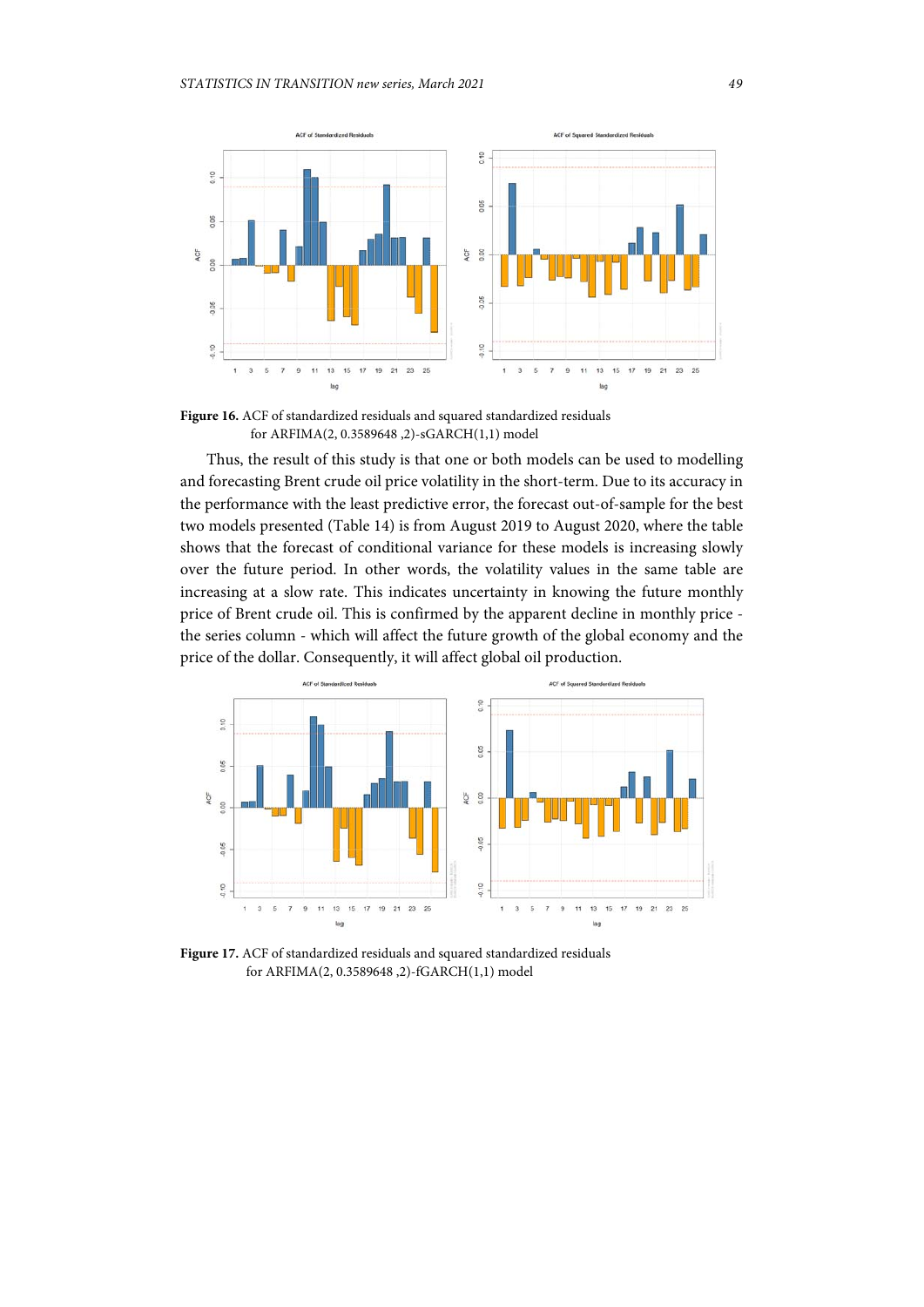|      |            | $ARFIMA(2, d_1, 2) - sGARCH(1,1)$ |        | ARFIMA $(2, d_1, 2) - fGARCH(1,1)$ |        |
|------|------------|-----------------------------------|--------|------------------------------------|--------|
| Year | Month      | Series                            | Sigma  | Series                             | Sigma  |
| 2019 | Aug        | 64.436                            | 4.4553 | 64.436                             | 4.4553 |
|      | Sep        | 63.810                            | 4.4756 | 63.810                             | 4.4756 |
|      | Oct        | 63.311                            | 4.4959 | 63.311                             | 4.4959 |
|      | <b>Nov</b> | 62.709                            | 4.5160 | 62.709                             | 4.5160 |
|      | Dec        | 62.214                            | 4.5360 | 62.214                             | 4.5360 |
| 2020 | Jan        | 61.634                            | 4.5559 | 61.634                             | 4.5559 |
|      | Feb        | 61.144                            | 4.5758 | 61.144                             | 4.5757 |
|      | Mar        | 60.584                            | 4.5955 | 60.584                             | 4.5954 |
|      | Apr        | 60.100                            | 4.6150 | 60.100                             | 4.6150 |
|      | May        | 59.558                            | 4.6345 | 59.559                             | 4.6345 |
|      | Jun        | 59.081                            | 4.6539 | 59.081                             | 4.6539 |
|      | Jul        | 58.557                            | 4.6732 | 58.557                             | 4.6732 |
|      | Aug        | 58.088                            | 4.6924 | 58.088                             | 4.6924 |

Table 14. Forecast Out-of-Sample for ARFIMA(2,  $0.3589648$ , 2) –  $sGARCH(1,1)$  Model and  $ARFIMA(2, 0.3589648, 2) - fGARCH(1,1) Model$ 

The result of this study calls for the development of the best strategic plans and vision for the future by economists, investors, and analysts to take advantage of the uncertainty in Brent crude oil prices in the future. Also, it is possible to conduct similar studies on Brent crude oil price when the case study for the fractional difference value is greater than 0.5 for ARFIMA models or the study of ARFIMA models in terms of seasonal presence.

### **5. Conclusion**

This paper is designed to determine the modelling and forecasting of monthly Brent crude oil price and its volatility. Also, it extended the works from the previous literature by examining long memory and volatilities in the dataset simultaneously, by using the comparison of the ARFIMA-sGARCH models versus the ARFIMA-fGARCH models. It was noted that the ARFIMA(2,0.3589648,2)-sGARCH(1,1) model and ARFIMA(2,0.3589648,2)-fGARCH(1,1) model under normal distribution with RMSE, which equals (0.08808882) are the best for these data, where these models outperform other several models in modelling and forecasting the volatility. The forecasts for these models indicated a decline in the price in the short-term. On the other hand, the Hurst Exponent method outperformed constructing an appropriate hybridization model to predict. Finally, we obtained distinct results for our study that distinguish it from other previous studies, namely: two-hybrid models of long memory phenomenon (ARFIMA) were obtained with two members of the GARCH family (sGARCH and fGARCH) having the same accuracy in RMSE value. Also, the best model does not have the smallest AIC value, which gives the conclusion that taking a single value for the AIC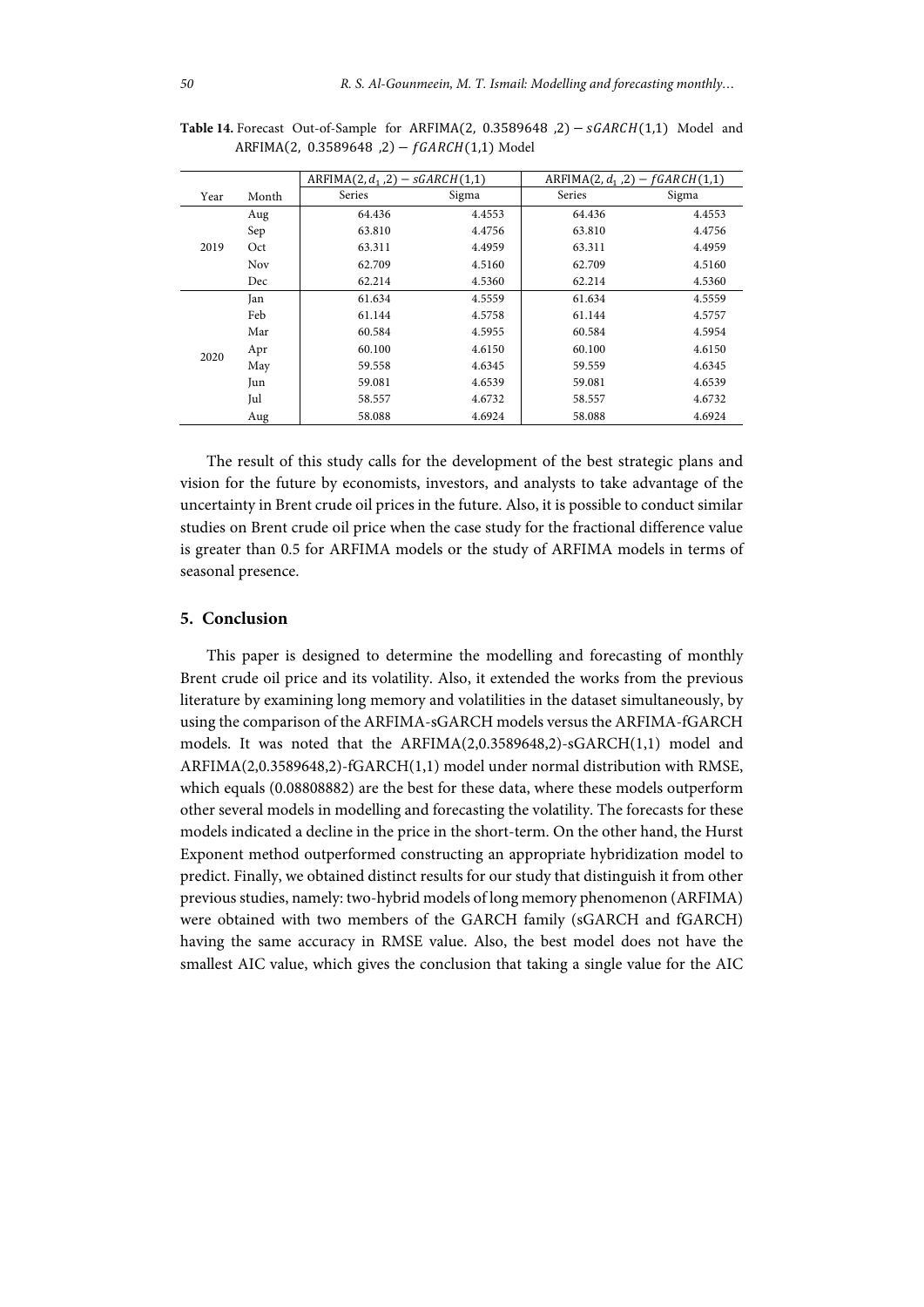criterion is not sufficient to choose the best model among the models. Therefore, it is proposed to consider taking the two smallest values in accuracy criteria such as AIC and not just the smallest value, and this is what this study showed.

## **References**

- AAMIR, M., SHABRI, A. B., (2015). Modelling and Forecasting Monthly Crude Oil Prices of Pakistan: A Comparative Study of ARIMA, GARCH and ARIMA-GARCH Models. Sci.Int. (Lahore), 27(3), pp. 2365−2371.
- AKRON, N., ISMAIL, Z., (2017). A hybrid GA-FEEMD for forecasting crude oil prices. Indian Journal of Science and Technology, 10(31), pp. 1−6.
- AKTER, N., NOBI, A., (2018). Investigation of the Financial Stability of S&P 500 Using Realized Volatility and Stock Returns Distribution. Journal of Risk Financial Management, 11(22), pp. 1−10.
- AL-GOUNMEEIN, R. S., ISMAIL, M. T., (2020). Forecasting the Exchange Rate of the Jordanian Dinar versus the US Dollar Using a Box-Jenkins Seasonal ARIMA Model. International Journal of Mathematics and Computer Science, 15(1), pp. 27−40.
- AMBACH, D., AMBACH, O., (2018). Forecasting the oil price with a periodic regression ARFIMA-GARCH process. IEEE Second International Conference on Data Stream Mining & Processing, Lviv, Ukraine, pp. 212−217.
- ALZGHOOL, R., (2017). Parameters estimation for GARCH (p,q) model: QL and AQL approaches. Electronic Journal of Applied Statistical Analysis, 10(1), pp.180−193.
- AUE, A., HORVATH, L. and PELLATT, D. F., (2017). Functional generalized autoregressive conditional heteroskedasticity. Journal of Time Series Analysis, 38(1), pp. 3−21.
- BAHAR, A., NOH, N. M. and ZAINUDDIN, Z. M., (2017). Forecasting model for crude oil price with structural break. Malaysian Journal of Fundamental and Applied Sciences, pp. 421−424.
- BERAN, J., (1994). Statistics for Long Memory Processes, Chapman and Hall, p. 315.
- BHARDWAJ, G., SWANSON, N. R., (2006). An empirical investigation of the usefulness of ARFIMA models for predicting macroeconomic and financial time series. Journal of Econometrics 131, pp. 539−578.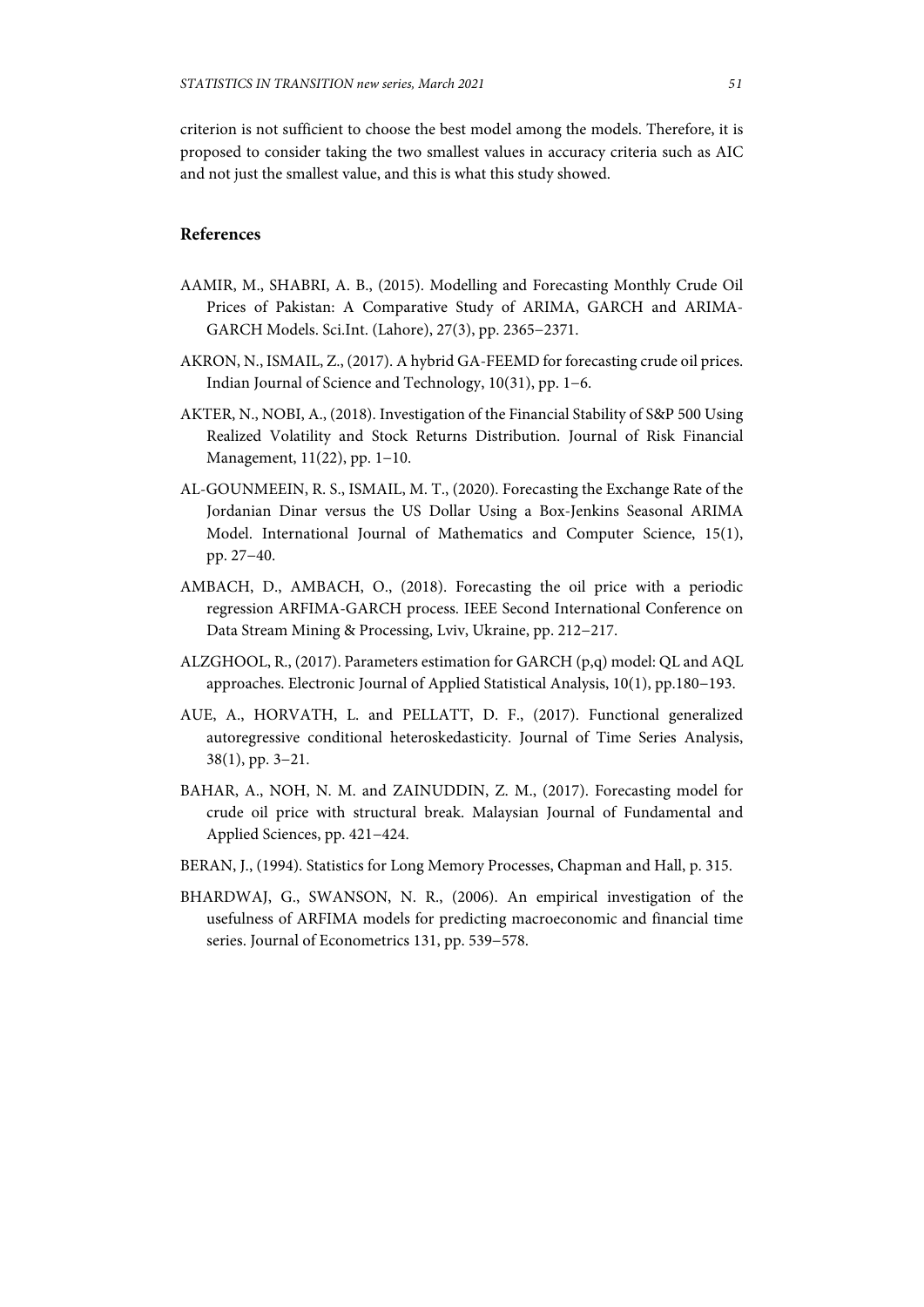- BOUTAHAR, M., MARIMOUTOU, V. and NOUIRA, L., (2007). Estimation Methods of the Long Memory Parameter: Monte Carlo Analysis and Application. Journal of Applied Statistics, 34(3), pp. 261−301.
- BOX, G. E. P., JENKINS, G. M. and REINSEL, G. C., (2008). Time series analysis forecasting and control, Fourth Edition, Wiley & Sons, Inc, p. 746.
- CRYER, J. D., CHAN, K., (2008). Time Series Analysis With Application in R, Second Edition, Springer, p. 491.
- DIEBOLD, F. X., INOUE, A., (2001). Long Memory and Regime Switching. Journal of Econometrics, 105, pp. 131−159.
- FAZELABDOLABADI, B., (2019). A hybrid Bayesian-network proposition for forecasting the crude oil price. Financial Innovation, 5(30), pp. 1−21.
- FRANCQ, C., ZAKOIAN, J. M., (2019). GARCH Models: Structure, Statistical Inference and Financial Applications, Second Edition, John Wiley & Sons Ltd, p. 487.
- GRANGER, C. W. J., HYUNG, N., (2004). Occasional structural breaks and long memory with an application to the S&P 500 absolute stock returns. Journal of Empirical Finance, 11, pp. 399−421.
- HE, X. J., (2018). Crude Oil Prices Forecasting: Time Series vs. SVR Models. Journal of International Technology and Information Management, 27(2), pp. 25−42.
- HOSKING, J. R. M., (1981). Fractional differencing. Biometrika, 86(1), pp. 165−176.
- IQELAN, B. M., (2015). Time Series Modeling of Monthly Temperature Data of Jerusalem / Palestine. MATEMATIKA, 31(2), pp. 159−176.
- ISMAIL, M. T., AWAJAN, A. M., (2017). A new hybrid approach EMD-EXP for shortterm forecasting of daily stock market time series data. Electronic Journal of Applied Statistical Analysis, 10(2), pp. 307−327.
- JIBRIN, S. A., MUSA, Y., ZUBAIR, U. A. and SAIDU, A. S., (2015). ARFIMA Modelling and Investigation of Structural Break(s) in West Texas Intermediate and Brent Series, CBN Journal of Applied Statistics, 6(2), pp. 59−79.
- KANG, S. H., YOON, S., (2013). Modeling and forecasting the volatility of petroleum futures prices. Energy Economics, 36, pp. 354−362.
- KARIA, A. A., BUJANG, I. and AHMAD, I., (2013). Fractionally integrated ARMA for crude palm oil prices prediction: case of potentially over difference. Journal of Applied Statistics, 40(12), pp. 2735−2748.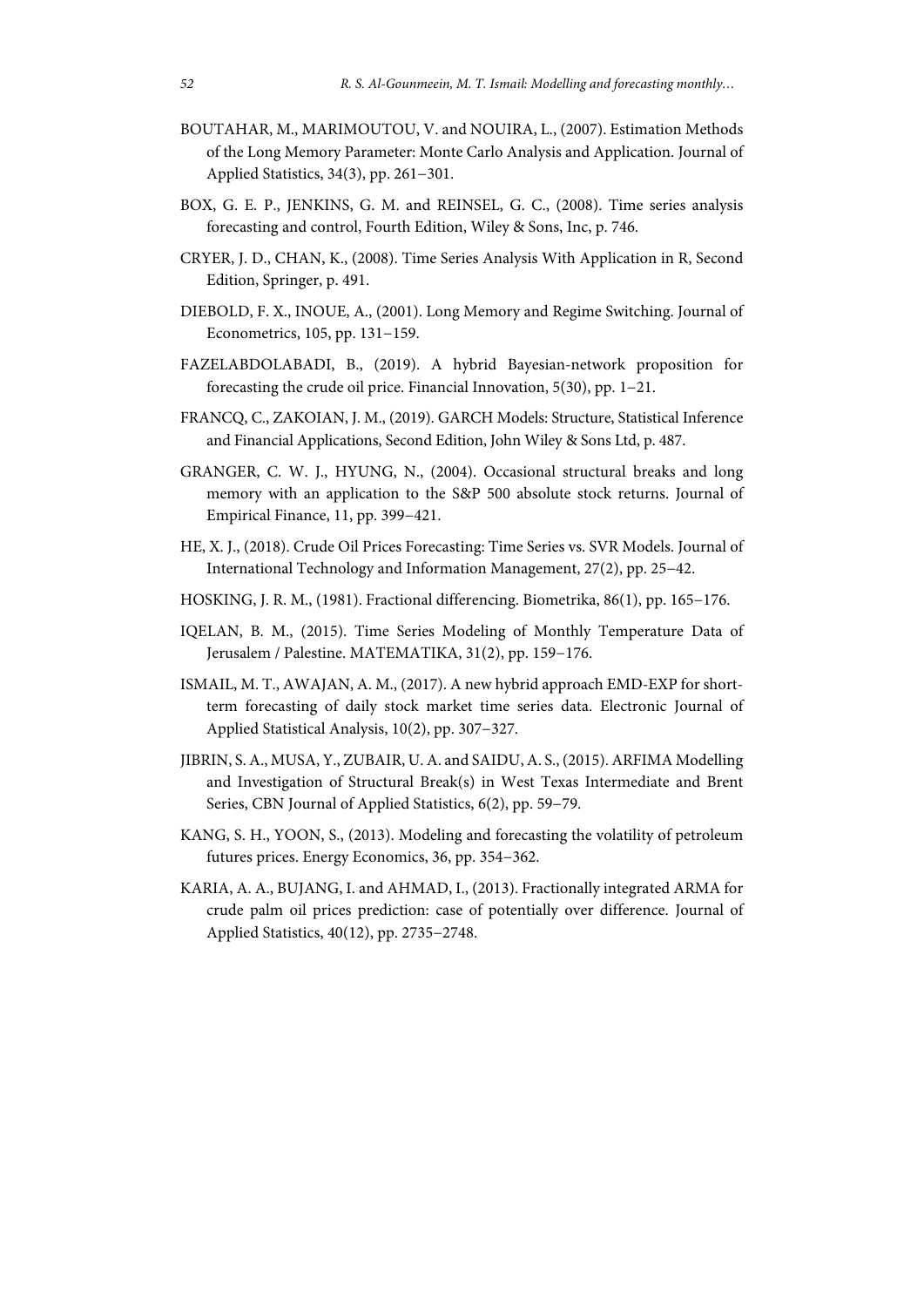- LEE, C. Y., HUH, S. Y., (2017). Forecasting Long-Term Crude Oil Prices Using a Bayesian Model with Informative Priors. Sustainability. 9, 190, DOI: 10.3390/su9020190.
- LO, A. W., (1991). Long-term memory in stock market prices. Econometrica, 59(5), pp. 1279−1313.
- MANDELBROT, B., (1972). Statistical Methodology for Nonperiodic Cycles: From the Covariance to R/S Analysis. Annals of Economic and Social Measurement, 1(3), pp. 259−290.
- MANERA, M., MCALEER, M. and GRASSO, M., (2004). Modelling dynamic conditional correlations in the volatility of spot and forward oil price returns, 2nd International Congress on Environmental Modelling and Software - Osnabrück, Germany, 183, pp. 1−6.
- MIAH, M., RAHMAN, A., (2016). Modelling Volatility of Daily Stock Returns: Is GARCH(1,1) Enough?. American Scientific Research Journal for Engineering, Technology, and Sciences (ASRJETS), 18(1), pp. 29−39.
- MONTGOMERY, D. C., JENNINGS, C. L. and KULAHCI, M., (2015). Introduction To Time Series Analysis And Forecasting, Second Edition, Wiley & Sons, Inc, p. 643.
- MOSTAFAEI, H., SAKHABAKHSH, L., (2012). Using SARFIMA Model to Study and Predict the Iran's Oil Supply. International Journal of Energy Economics and Policy, 2(1), pp. 41−49.
- NYANGARIKA, A., MIKHAYLOV, A. and RICHTER, U. H., (2019). Oil Price Factors: Forecasting on the Base of Modified Auto-regressive Integrated Moving Average Model. International Journal of Energy Economics and Policy, 9(1), pp. 149−159.
- OHANISSIAN, A., RUSSELL, J. R. and TSAY, R. S., (2008). True or Spurious Long Memory? A New Test. Journal of Business & Economic Statistics, 26(2), pp. 161−175.
- OLATAYO, T. O., ADEDOTUN, A. F., (2014). On the Test and Estimation of Fractional Parameter in ARFIMA Model: Bootstrap Approach. Applied Mathematical Sciences, 8(96), pp.4783−4792.
- PALMA, W., (2007). Long-Memory Time Series: Theory and Methods, John Wiley & Sons, Inc, p. 285.